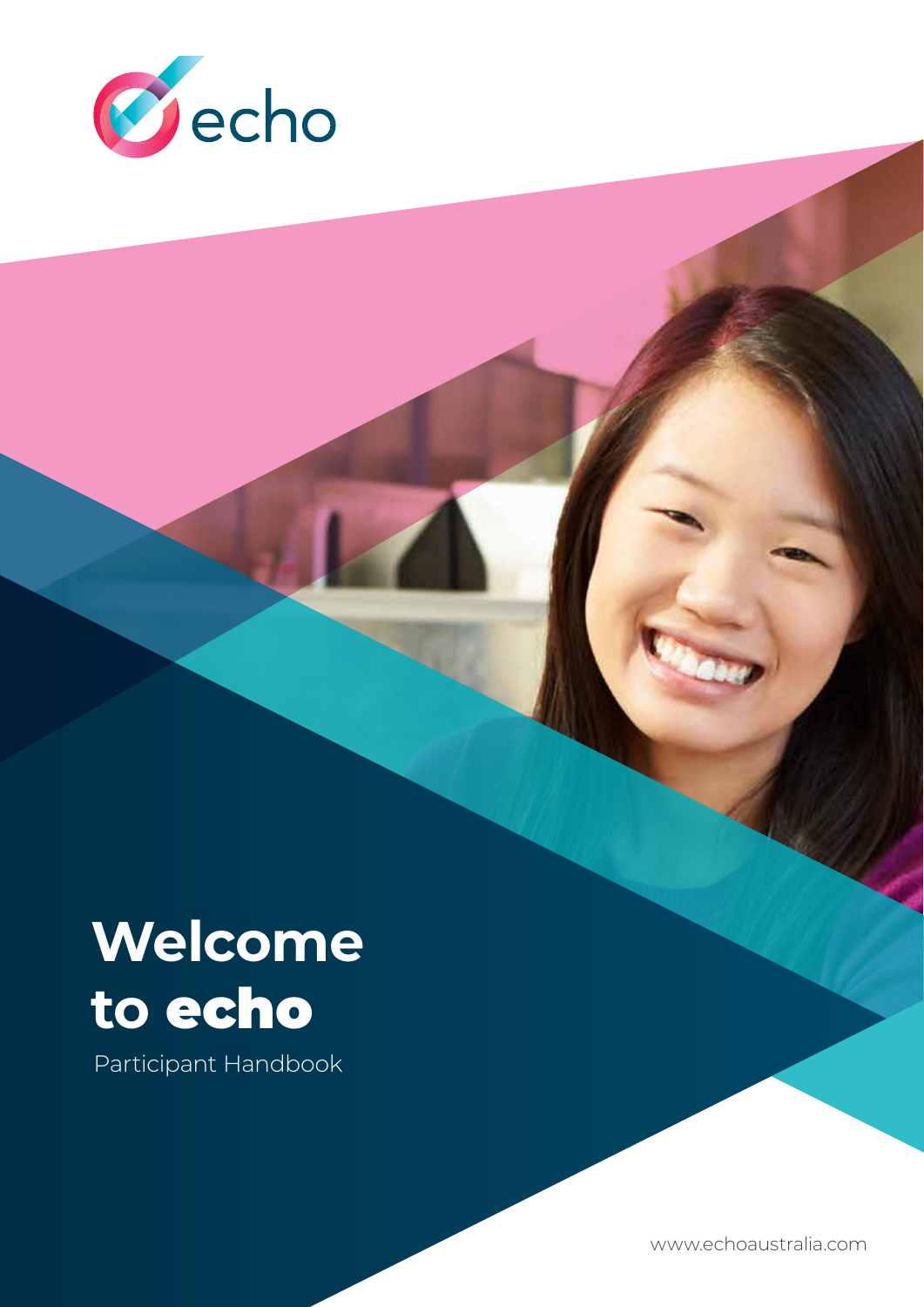### Working to provide **meaningful employment opportunities** to those who need it most.

# Table of Contents

| Interpreting Service Information                                 | 3         |
|------------------------------------------------------------------|-----------|
| Welcome to <b>echo</b> Disability Employment Services            | $4 - 5$   |
| National Standards for Disability Services                       | 6         |
| echo's Mission Statement                                         | 7         |
| <b>Quality Policy Statement</b>                                  | 8         |
| Your Right to Privacy                                            | 9         |
| Disability Employment Services Programs - Your Service Guarantee | $10 - 11$ |
| Disability Employment Services - Code of Practice                | 12        |
| Feedback and Compliments                                         | 13        |
| <b>Complaints Resolution</b>                                     | 74        |
| Your Client Relationship Officer                                 | 15        |
| <b>Exit Process</b>                                              | 16        |
| Protection of Human Rights and Freedom From Abuse                | 17        |
| Skill Shortages                                                  | 18        |
| Eligibility for <b>echo</b> DES and DMS                          | 19        |
| echo's Work Experience Opportunity                               | 20        |
| Guideline to Calling Employers                                   | 21        |
| Where to Look for Jobs                                           | 22        |
| Other Places to Look for Jobs                                    | 23        |
| Resume Construction                                              | $24 - 25$ |
| <b>Example Covering Letter</b>                                   | 26        |
| Your Responsibilities as a Worker                                | 27        |
| Your Right as an Employee                                        | $28 - 29$ |
| Useful Services Contact Details                                  | 30        |
| echo Contact Details                                             | 31        |

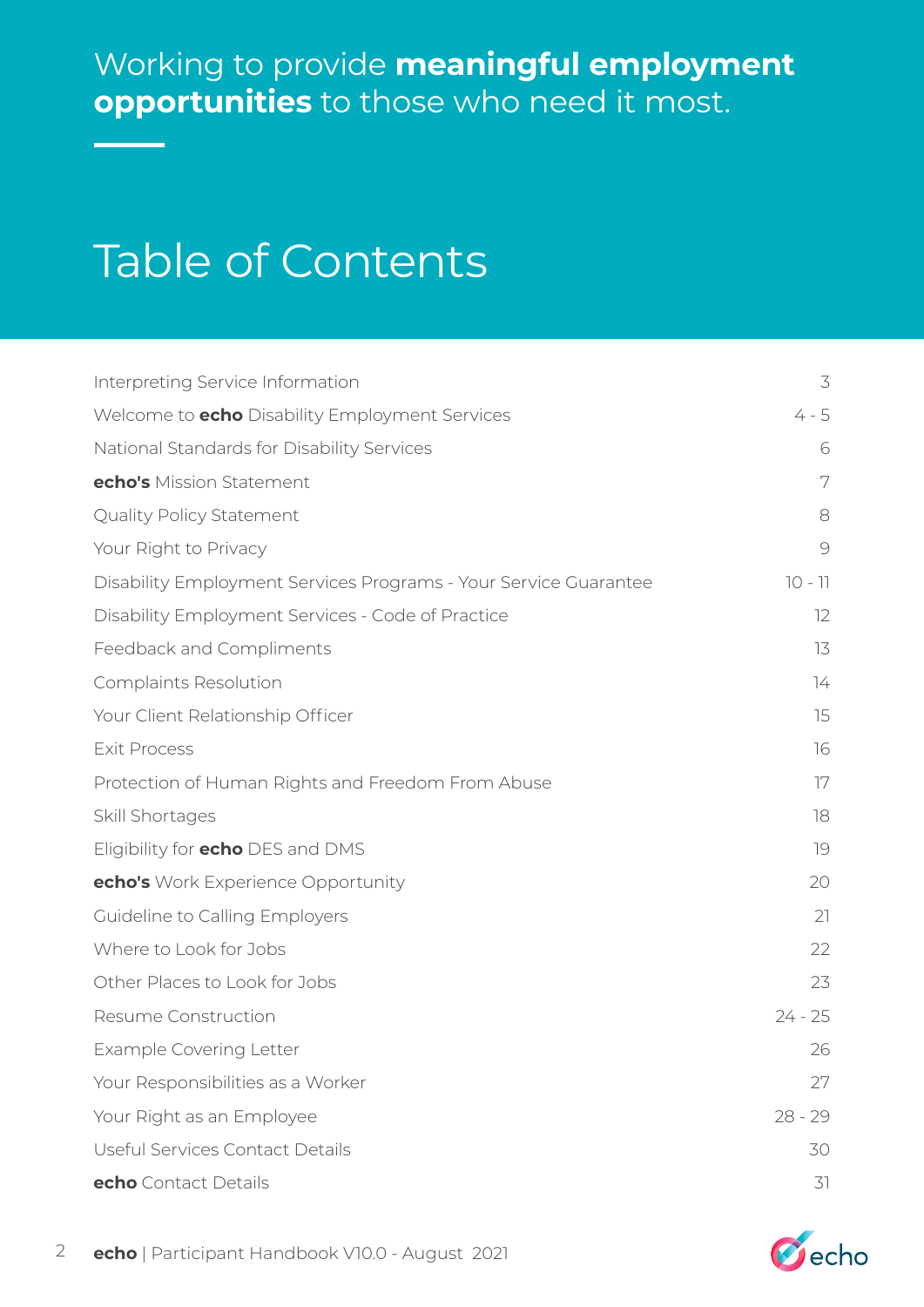**Australian Government** 



**Department of Home Affairs** 

# **When you need an interpreter, phone 131 450**

#### **Arabic**

عندما حتتاجون إلى مترجم، إتصلوا على الرقم 450 131

#### **Chinese**

当您需要传译员时,请拨电话 131 450

#### **Dari**

وقتی به ترجمان ضرورت دارید، به 450 131 تیلفون کنید.

### **Farsi (alt Persian)**

وقتی که به مترجم شفاهی نیاز دارید، به شماره 450 131 تلفن کنید

**Greek** Όταν χρειάζεστε διερμηνέα, καλέστε το 131 450

#### **Hazaragi** وختیکه شمودہ یگو ترجموں نیازدرین دہ شمارۂ 450 131 زنگ زدہ شونہ

**Italian** Quando hai bisogno di un interprete, telefona al 131 450

#### **Japanese**

通訳が必要な場合は、 131 450 に電話して ください

#### **Karen**

နမ္နလိုသည်ပျကိုးထံတုပ်ိနဉ်, ဆဲးကိုးလီတဲစိဖဲ  $131$   $450$  တက္

**Korean** 통역사가 필요하시면 131 450 번으로 전화하세요

# **Nepali**

 $\vec{a}$ भाषे चाहिंदा. 131 450 मा फो  $\overline{u}$  गर्नहोस

**Pashto**  کوم وخت چی تاسو ژباړونکي تہ اړتیا لرۍ، 450 131 شمیری تہ زنګ ووھئ

### **Russian**

Когда вам потребуется переводчик, позвоните по номеру 131 450



#### **Serbian**

Када вам треба преводилац, јавите се на 131 450

### **Somali**

Markaad u baahato turjumaan, ka wac 131 450

### **Spanish**

Cuando necesite un intérprete, llame al 131 450.

### **Tamil**

*உங்களுக்கு ஒரு உரைபெயர்பெபாளர தேரவ்பெடும் தெபாது*, 131 450 *என்ற இலக்்கத்திற்கு அரழயுங்கள்*

**Thai** เมื่อใดที่คุณต ้องการล่าม โปรดโทรไปที่ 131 450

### **Turkish**

Bir tercümana ihtiyacınız olduğunda, 131 450 numaralı telefonu arayın

#### **Vietnamese**

Khi cần thông dịch viên, xin quý vị gọi điện thoại số 131 450

### **www.tisnational.gov.au**

24 HOURS A DAY, EVERY DAY OF THE YEAR



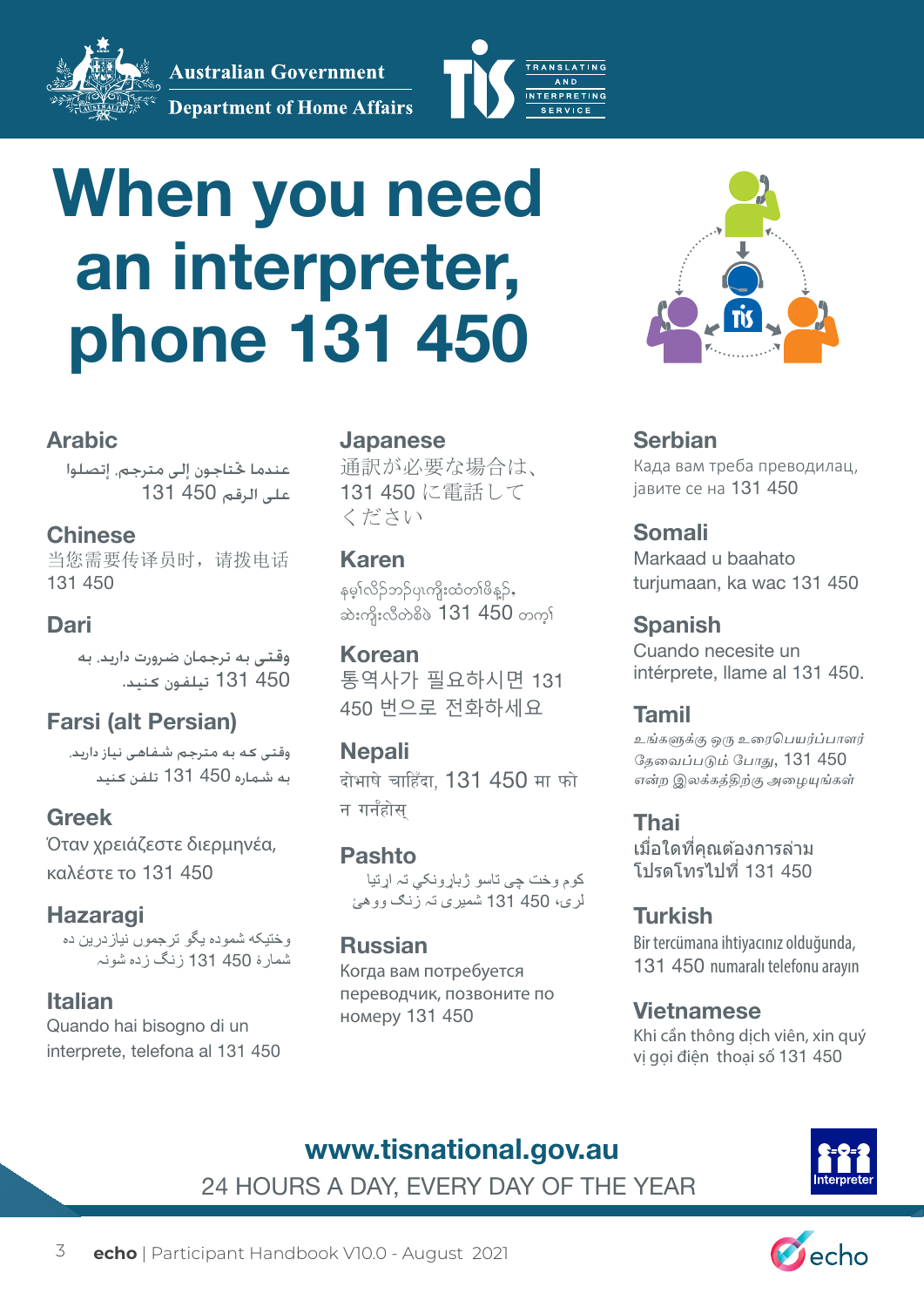### Welcome to **echo** Disability Employment Services



Thank you for choosing **echo**, we have been servicing the Disability Sector since 1991.

At **echo**, we provide two types of Disability Employment Services:



#### **Disability Management** Services

For people with disability, illness or injury who need help from an employment service but are not expected to need long-term support in the workplace.



#### **Employment Support** Services

For people with permanent disability and with an assessed need for longer term, regular, ongoing support in the workplace.

Our range of services are free to job seekers and employees who have a permanent and temporary disability. These services are individually tailored and focused on providing you a Case Management approach, to meet your employment needs.

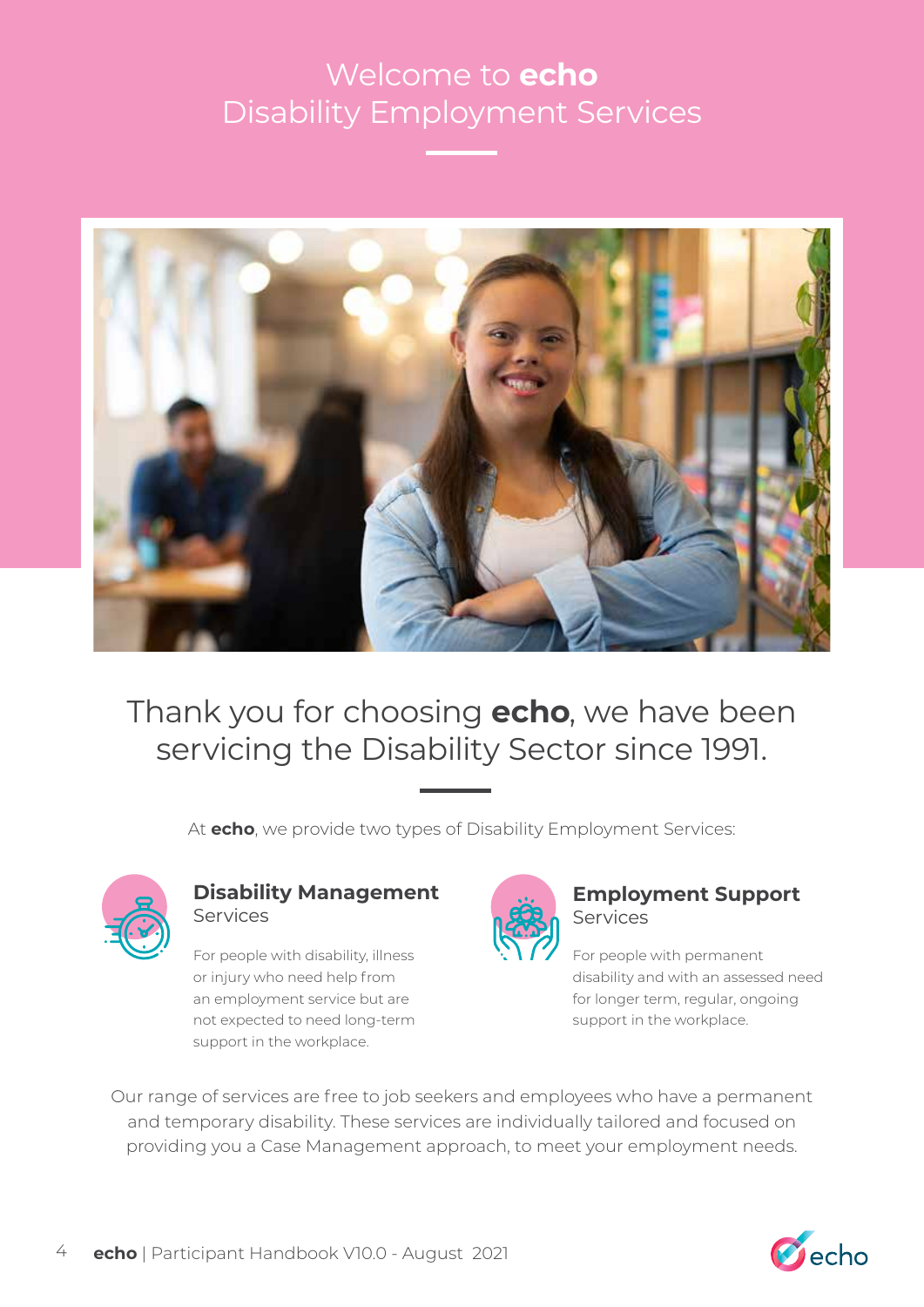#### **First Step**

You will meet with your Employment Officer to get to know each other, discuss any obligations and determine eligibility requirements under the disability service arrangements (refer to eligibility requirements on page 19).

#### **Second Step**

**2**

**3**

**4**

**5**

Your Employment Officer will provide you with a list of services we can offer you whilst you are registered with us. The services we provide are:

- Help to prepare for work, including training in specific job skills
- Job search support, such as resume development, interview skills training and assistance in looking for suitable jobs
- Support when first placed into a job, including on-the-job training and support for your co-workers and employers
- Ongoing support in a job if you need it
- Vocational training and other types of assistance
- Access to employer incentives such as workplace modification assistance and wage subsidies

Your Employment Officer will help to create an individual, tailored job plan with you to achieve your employment goals. Activities you may negotiate in your Job Plan include:

- Monitor your activities
- Help you secure training if required
- Assist you with attending interviews
- Advocacy on your behalf to an employer
- Refer you to non-vocational services if required
- Regular contacts to monitor progress and further assistance

**echo** can provide you with flexible service access when making changes to your Job Plan. If a change is required, in the comfort of your home you can approve the change via myGov (speak to your Employment Officer about this process).

#### **Third Step**

Your Employment Officer will arrange regular contact with you to help with your progress and assist with any changes you may need in achieving your employment goals.

Mode of contact can be:

- Meeting at **echo** branch
- Local coffee shop
- Local community centre

Along the process, if you have any concerns or wish to provide **echo** with feedback on our service you can do this by following the **echo** feedback process located on page 13. If you no longer require our services and wish to either be exited or change service providers you can at any time, **echo** encourages you to discuss your request with your Employment Officer first or the Employment Manager.

#### **Fourth Step**

Once you have secured employment, **echo** will discuss with you your post placement support plan. We will regularly contact you during your employment to support you with any additional services you may need to maintain your goals.

#### **Final Step**

**echo** will continue to provide support for as long as you require once you have secured employment.

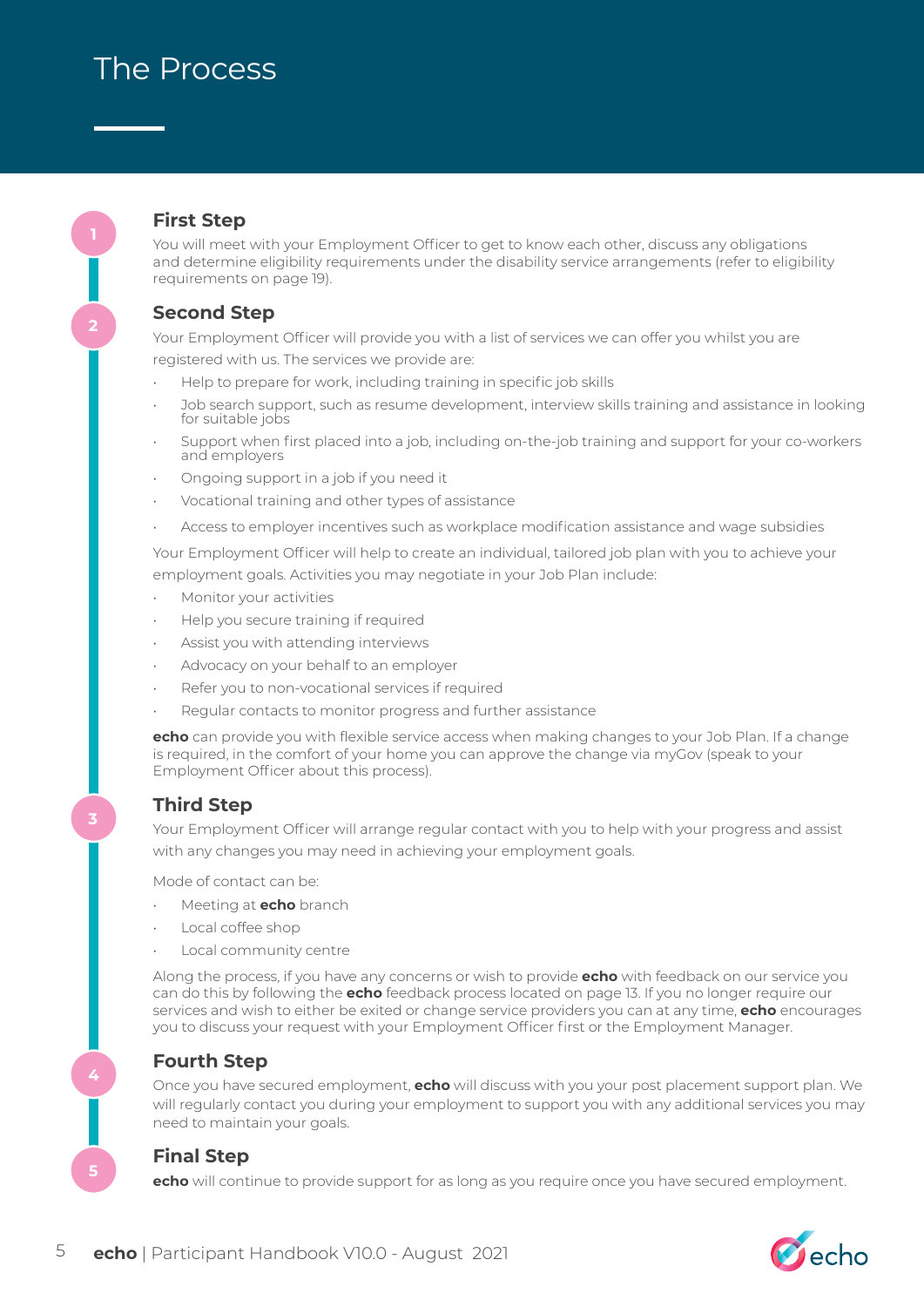### National Standards for Disability Services

# The National Standards for Disability Services set out the **quality of services** we will deliver to you.

Six National Standards that apply to disability service providers:

| <b>ONE</b>                                                                                                                                                                          | <b>TWO</b>                                                                                                                                                                | <b>THREE</b>                                                                                                                                                     |
|-------------------------------------------------------------------------------------------------------------------------------------------------------------------------------------|---------------------------------------------------------------------------------------------------------------------------------------------------------------------------|------------------------------------------------------------------------------------------------------------------------------------------------------------------|
| <b>Rights</b>                                                                                                                                                                       | <b>Participation and</b><br><b>Inclusion</b>                                                                                                                              | <b>Individual Outcomes</b>                                                                                                                                       |
| The service promotes<br>individual rights to<br>freedom of expression, self-<br>determination and decision-<br>making and actively prevents<br>abuse, harm, neglect and<br>violence | The service works with<br>individuals and families,<br>friends and carers to promote<br>opportunities for meaningful<br>participation and active<br>inclusion in society. | Services and supports are<br>assessed, planned, delivered<br>and reviewed to build on<br>individual strengths and<br>enable individuals to reach<br>their goals. |
| <b>FOUR</b>                                                                                                                                                                         | <b>FIVE</b>                                                                                                                                                               | <b>SIX</b>                                                                                                                                                       |
| <b>Feedback and</b><br><b>Complaints</b>                                                                                                                                            | <b>Service Access</b>                                                                                                                                                     | <b>Service Management</b>                                                                                                                                        |
| Regular feedback is sought<br>and used to inform individual<br>and organisation-wide service                                                                                        | The service manages access,<br>commencement and leaving<br>a service in a transparent, fair,                                                                              | The service has effective<br>and accountable service<br>management and leadership                                                                                |

Further information about these standards can be found online at www.dss.gov. au/disability-and-carers/standards-and-quality-assurance.

**echo** Disability Employment Services have been assessed by independent auditors as meeting the National Standards for Disability Services.

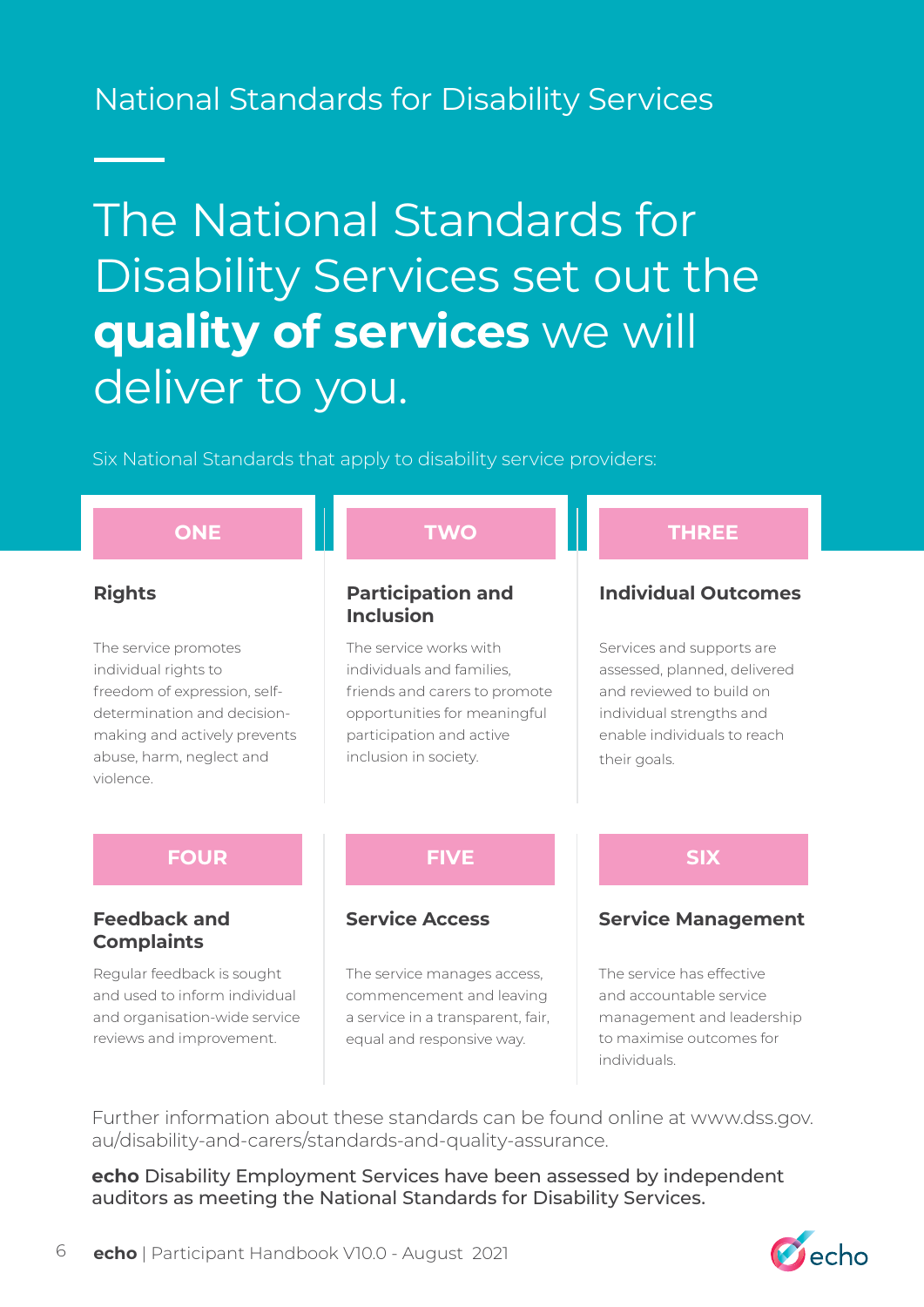# Mission **Statement**

#### **Our Vision**

As a purpose driven organisation, **echo** is invested in

• Respect and dignity • Collaboration

#### **Our Mission**

To enable people in situations of helplessness to access pathways reflective of their aspiration and choice.

#### **Our Values**

- Community
- Customer centred culture
	- Teamwork
	- Accountability

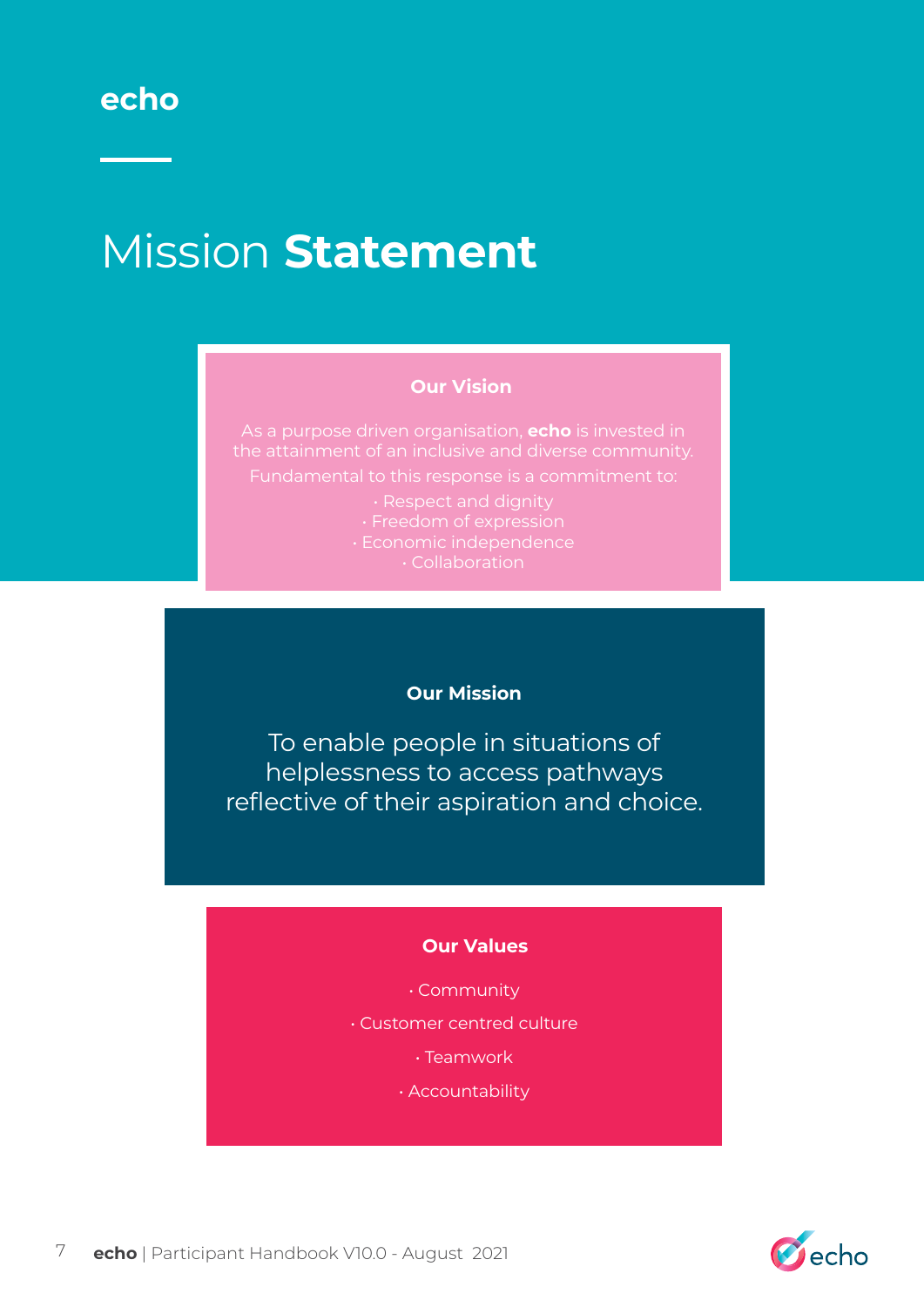# Quality Policy **Statement**

Echo Australia Inc. is a successful and respected not-for-profit community organisation based in Melbourne. echo is committed to enriching the community by the provision of superior pre-employment and employment programs.

At **echo** we are committed to achieving our Vision and Mission by controlling our business effectively and measuring our performance against defined criteria.

We will endeavour to do this by:

- Monitoring our critical processes and key performance indicators throughout the business;
- Treating each client as an individual and ensuring their needs are met and, wherever possible, exceed;
- Continuously refining and improving our delivery methodologies; and
- Providing a safe and healthy work environment for our employees and clients.
- Using ISO9001, Quality Assurance Framework Certificate & National Standards for Disability Services to set up the frame work for our management system and ensuring ongoing compliance with applicable regulatory requirements both at the State and Federal level.

Our Quality Management System has been designed to help us monitor and achieve the above objectives without compromising our moral, ethical or legislative obligations.

Furthermore, we are committed to continually improve the system in all facets of the operation at **echo**. Every **echo** employee, within their capacity, is responsible to contribute towards the achievement of the objectives defined in this Policy **Statement** 

On behalf of everyone at **echo**,

Michael Locke Chief Executive Officer 23 June 2020

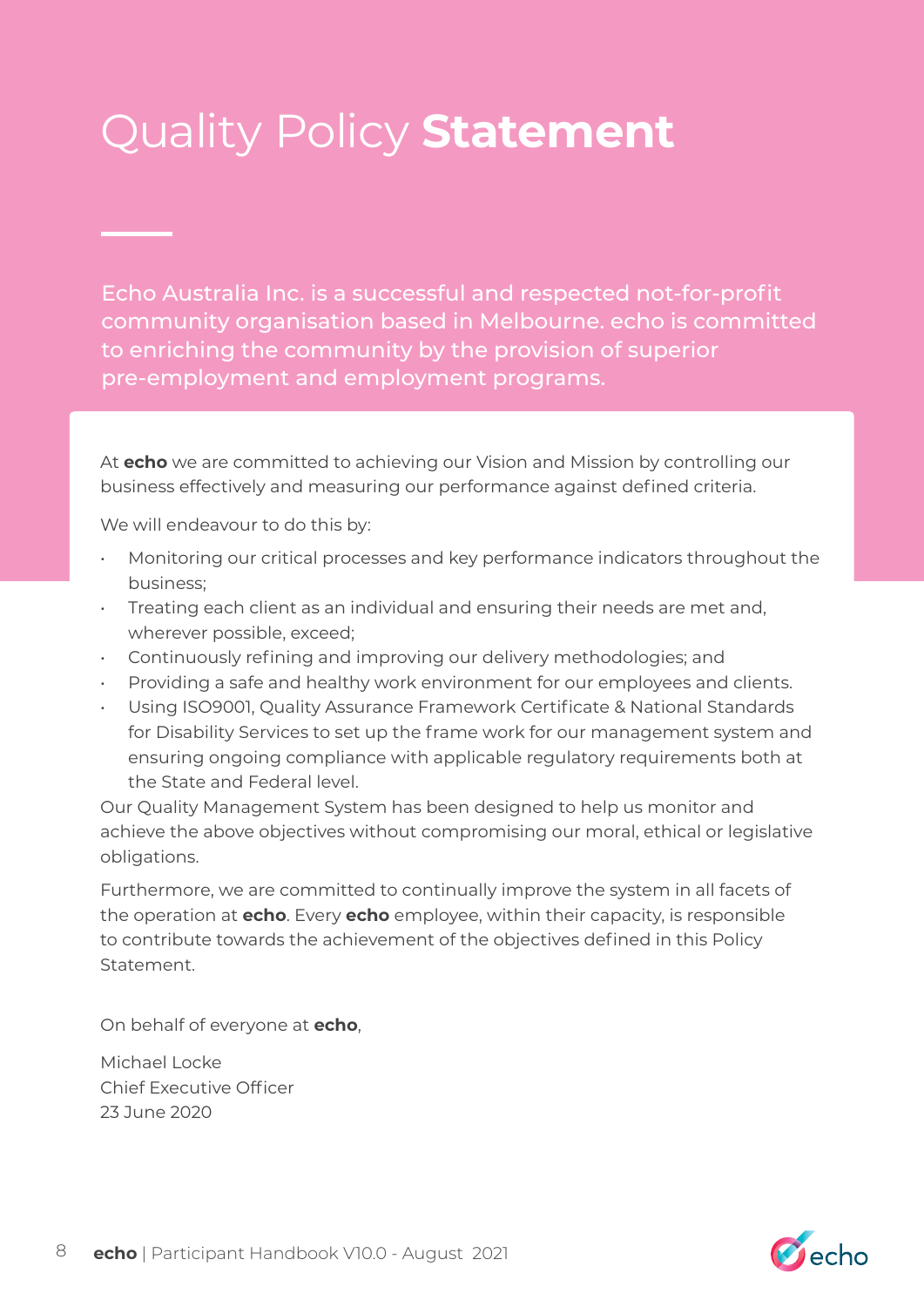# Personal information is protected under the **Privacy Act 1988** and may not be disclosed unless it is authorised to do so.

If you are receiving income support, your information is protected under the Social Security (Administration) Act 1999. Disclosure is also governed by privacy law.

#### **What happens to the information I tell you?**

We will collect information about you for the purpose of providing disability employment related services to you

In providing employment services to you, your information may be shared between the contracted service providers who are assisting you, including **echo**, and the Department of Social Services, Centrelink and other Australian Government departments and agencies.

The sharing of your information is important as it enables Australian Government departments and agencies to provide you with the most appropriate services to meet your needs.

With your consent, **echo** may share information with other organisations and companies providing employment opportunities in order to assist you with finding employment.

We will hold all information about you in accordance with the Privacy Act 1988 (Cth). If you ask, we will usually be able to show you the information we hold about you, refer to **echo** Privacy Policy.

If you have any concerns about the way we manage your information, you can discuss your concerns with your Employment Officer or visit www.echoaustralia.com.

*More information about the Privacy Act 1988 (Cth) can be found on the Office of the Australian Information Commissioner's website at www.oaic.gov.au.*

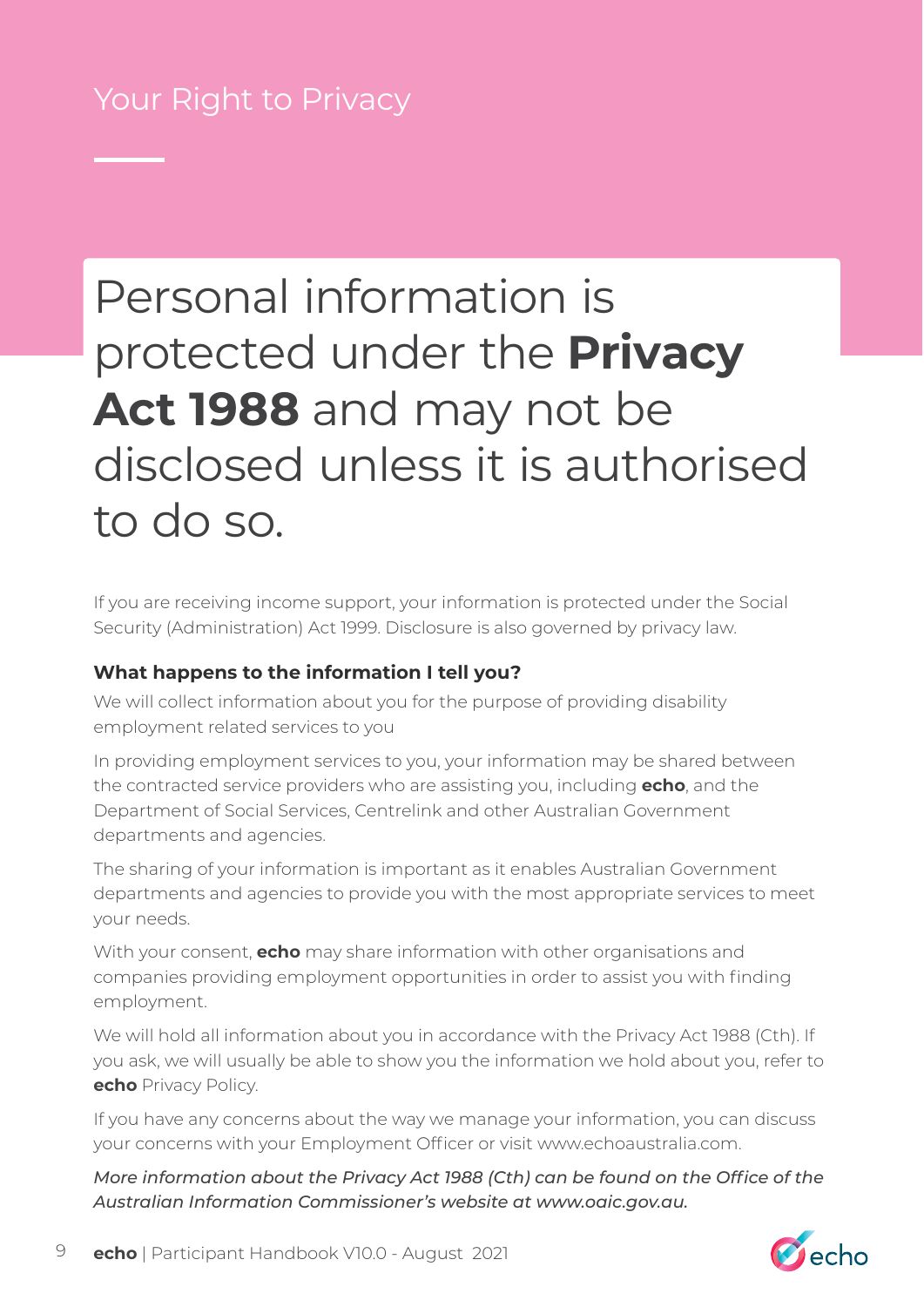## Disability Employment Services Programs

# Your **Service** Guarantee



#### **As your Disability Employment Services provider:**

- We will clearly explain to you what services you can receive, what we will do for you, and what you have to do, including how often we will meet.
- We will provide help for you to find and keep a job including contacting employers directly on your behalf about suitable jobs. This includes giving you ongoing support once you get a job, if you need it.
- We will treat you fairly and with respect, in line with the National Standards for Disability Services.
- We will be sensitive to your individual needs when helping you, including any impact that your disability, injury or health condition might have on your ability to find and keep a job. This could also include any parenting or caring responsibilities you might have.
- We will deliver services that are culturally appropriate.

#### **What help can I expect?**

We will work with you to agree on a plan with assistance and activities to help you find and keep a job. This is called your Job Plan.

We will work with you to help you deal with any issues that might be making it hard for you to look for work. Some of the ways we might do this include:

- looking at what work you have done before, and what work is available in your area
- looking at what skills and education you have and what skills and education might help you get work
- working with prospective employers to match your skills to their needs
- providing you with help which may include training, work experience or services to help you overcome any issues that are making it difficult for you to find and keep a job
- helping you to be ready for a job
- helping you to access other support services you may need
- helping you to write a résumé
- providing you with advice on the best ways to look for work
- providing you with information about computer and internet facilities relevant to helping you to find and keep a job, including access to the employment services jobsearch website and the JobAccess website
- providing you with access to an interpreter if you need one
- checking that work is suitable for your condition or injury.

Once you have a job, we will continue to support you and will develop a plan with you to help you keep your job. This may include:

- support to help you settle into your job
- on-the-job training
- information, support and training for your employer and/or co-workers
- help to resolve any problems you may have at work
- ongoing support appropriate to your needs, which may include meeting with you regularly, or giving you more intensive support when you need it.

Depending on your circumstances, we can also help you and your employer access a range of other support services which may include:

- modifications for your work area
- help to purchase specialised technology
- financial help for other services, available through a fund called the Employment Assistance Fund
- access to extra help if you are at risk of losing your job.

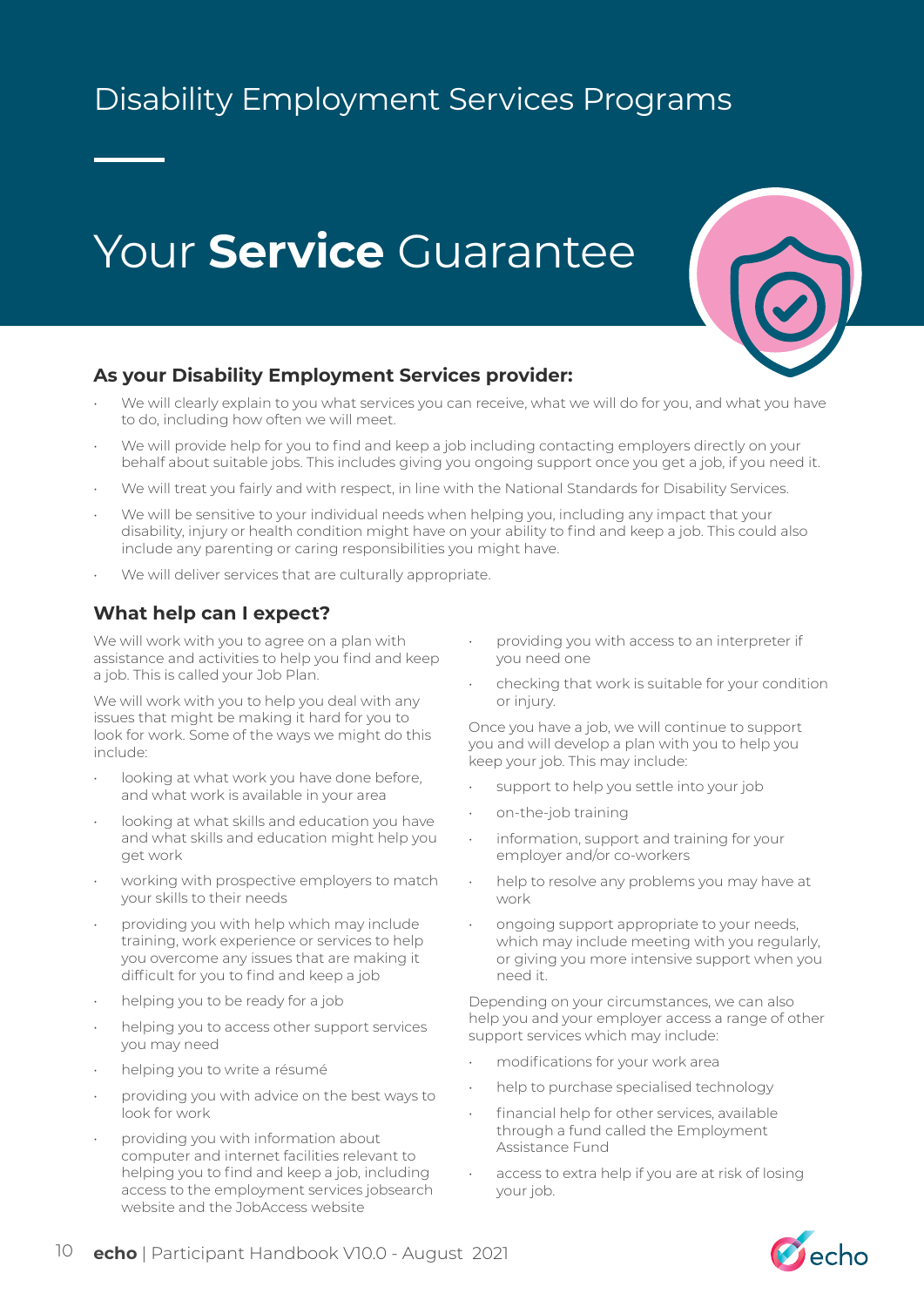#### **For Aboriginal and Torres Strait Islander peoples**

We will deliver services and engage with Aboriginal and Torres Strait Islander participants in a way that acknowledges and respects these cultures.

We will ensure that staff are appropriately trained and that this organisation is committed to getting the best employment opportunities for Aboriginal and Torres Strait Islander participants.

#### **What are my responsibilities?**

If you can't do an activity listed in your Job Plan, or can't attend an appointment that has been arranged for you, contact us as soon as possible. If you do so we may make another time for you to attend your activity or appointment. If you don't contact us beforehand when you are able to do so, your income support payment may be suspended even if you have a good reason for not being able to attend. Your payments may also be reduced or cancelled if you do not attend several appointments or activities without a good reason.

To make sure you get the right support, you should let us know if something in your life changes, like your health, your parenting responsibilities, whether you're doing voluntary or paid work or undertaking education, or if you experience a personal crisis.

#### **What if I receive JobSeeker Payment, Youth Allowance or Parenting Payment (with participation requirements)?**

If you are receiving support from Services Australia through JobSeeker Payment, Youth Allowance or Parenting Payment (with participation requirements), there are some extra things that you will have to do. If you want to keep receiving income support, you need to:

- make every effort to get a job, and accept any suitable job you are offered
- do your best at every job interview
- do everything that you have agreed to do in your Job Plan. This includes going to all appointments.

#### **National Standards for Disability Services**

The National Standards for Disability Services set out the quality of services we will deliver to you. We will let you know about these standards, and they can also be found online on the DSS website

All Disability Employment Services Program Providers have been assessed by independent auditors as meeting the National Standards for Disability Services.

#### **What happens to the information I tell you?**

We will collect information about you for the purpose of providing disability employment related services to you. We will keep all information about you in accordance with the Privacy Act 1988 (Cth).

If you ask, we will usually be able to show you the information we hold about you. If you have any concerns about the way in which information about you is being managed, you can discuss your concerns with us. Complaints about acts or practices in relation to the use and disclosure of your personal information can also be investigated by the Information Commissioner.

More information about the Privacy Act 1988 (Cth) and the powers of the Information Commissioner can be found on the Office of the Australian Information Commissioner's website at www.oaic. gov.au

#### **Connections for quality**

Choosing a provider to help you find work is an important decision.

To assist you, information about providers in your local area can be found through Connections for Quality on the employment services jobsearch website or the JobAccess website. When you are looking for a provider, Connections for Quality information about the services they provide is available on each Provider Site Detail page. This information will answer your questions about who will work with you and how they will help you find employment.

#### **What can I do if i'm not happy with the service I receive?**

If you think you aren't receiving the right help, you should first try to talk to us. We will provide a feedback process which is fair and we will try to resolve your concerns.

If you feel you can't talk to us about your concerns, or you are still not happy, you can access the National Customer Service Line on 1800 805 260 (free call from land lines).

If you think that a provider is not complying with the National Standards for Disability Services, you can call the Complaints Resolution and Referral Service on 1800 880 052 (free call from land lines). or on the:

- TTY number: 1800 301 130 (free call from land lines)
- The National Relay Service: 1800 555 677 (free call from land lines)
- Fax: 02 9318 1372

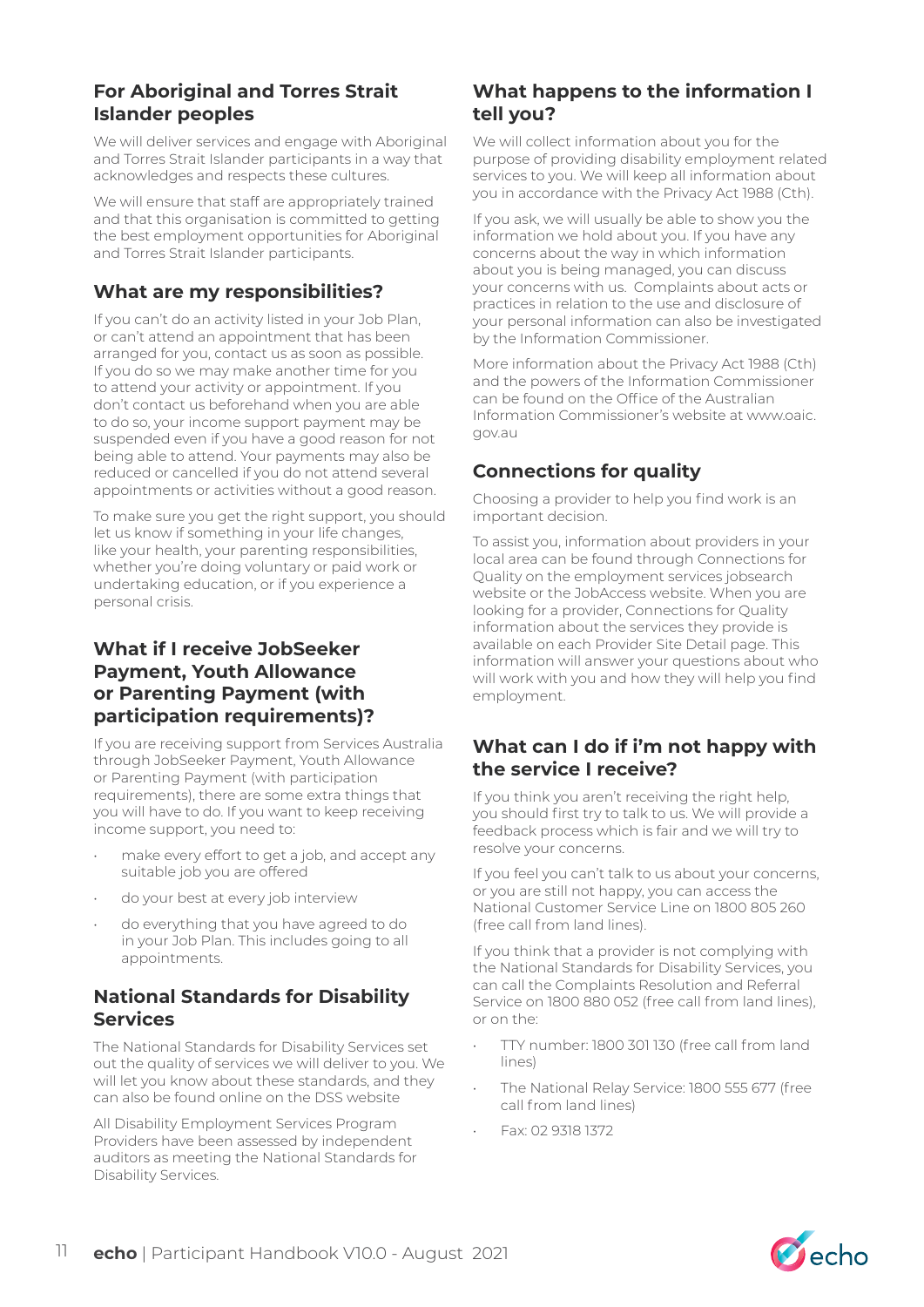### Disability Employment Services Programs

# Code of **Practice**



#### **Organisations contracted to deliver Australian Government funded Disability Employment Services (DES) have agreed, and are committed, to observe the DES Code of Practice.**

This Code of Practice sets out the principles and standards that underpin the delivery of DES and other services, to increase employment outcomes and participation in economic activities in Australia especially for disadvantaged client groups.

#### **We commit to working with our clients, employees, sub-contractors, and other providers to deliver quality employment services by:**

- Ensuring staff have the skills and experience they need to provide quality and culturally sensitive services to job seekers, employers and local communities.
- Working in collaborative partnerships with stakeholders and communities to identify needs and how they can be met.
- Behaving ethically and acting with honesty, due care and diligence.
- Being open and accountable .
- Avoiding any practice or activity, which a provider could reasonably foresee, that might bring Disability Employment Services into disrepute.
- Sensitively managing any information collected.

#### **We commit to helping each job seeker find their pathway into employment by:**

- Meeting the Service Guarantees .
- Tailoring assistance to the job seekers' personal circumstances, skills, abilities and aspirations.
- Using available Government funding appropriately to support job seekers.
- Treating every job seeker fairly and with respect.
- Providing a fair and accessible feedback process.

#### **We commit to assisting employers meet their skill and labour shortage needs by:**

- Working with employers to identify job and industry specific training needs and how they can be met.
- Referring the most appropriately qualified and experienced job seekers available.
- Providing a timely response to employer inquiries .

#### **The Australian Government will support Disability Employment Services providers in achieving these standards by:**

- Evaluating and sharing best practice to enable continuous improvement in the delivery of DES.
- Providing a customer service line, free call 1800 805 260, for job seekers to raise any concerns or problems they have with their provider.
- Also providing a Complaints Resolution and Referral Service, free call 1800 880 052, an independent complaints resolution services for people using Australian Government funded disability employment and advocacy services.
- Providing an Employer Hotline, on free call 13 17 15, for businesses to access providers.

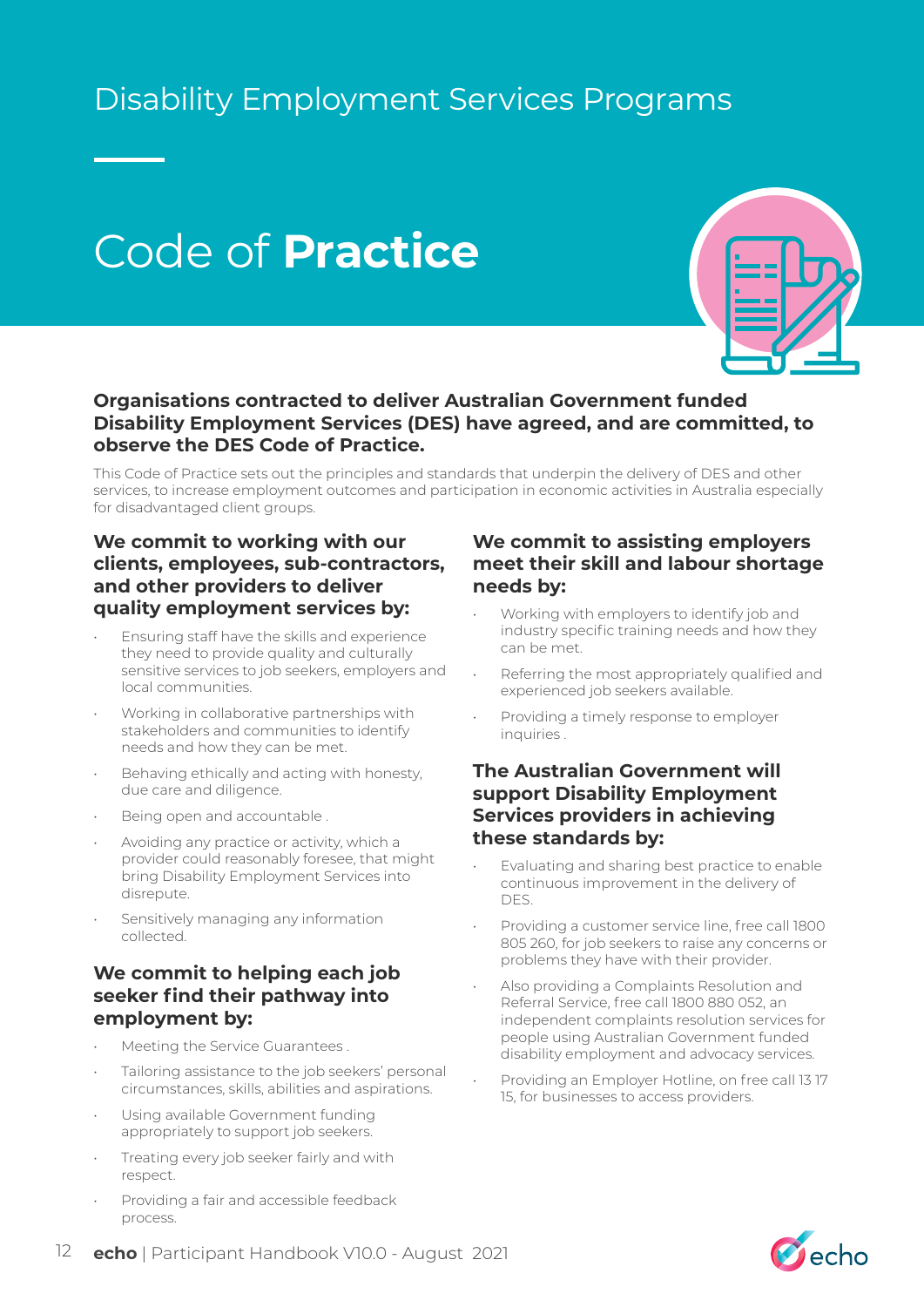# Feedback and **Compliments**

#### **At** echo**, we encourage you to tell us what you think about the services being offered. This feedback can be both positive and negative.**

All feedback is welcome and can be lodged either directly with our helpful staff or through the following Customer Feedback Process:



The **echo** Client Relationship Officer is available to assist you with your complaint. Phone: 03 9210 2100.

#### Other Useful Contacts:

- Office of the Public Advocate 1300 309 337
- Interpreting Service
	- Translating and Interpreting Service 131 450

Glen Waverley | 1300 194 240 Pakenham | 5940 3757

- Indigenous Kimberley Interpreting Service – 08 9192 3981 (24hr waiting period)

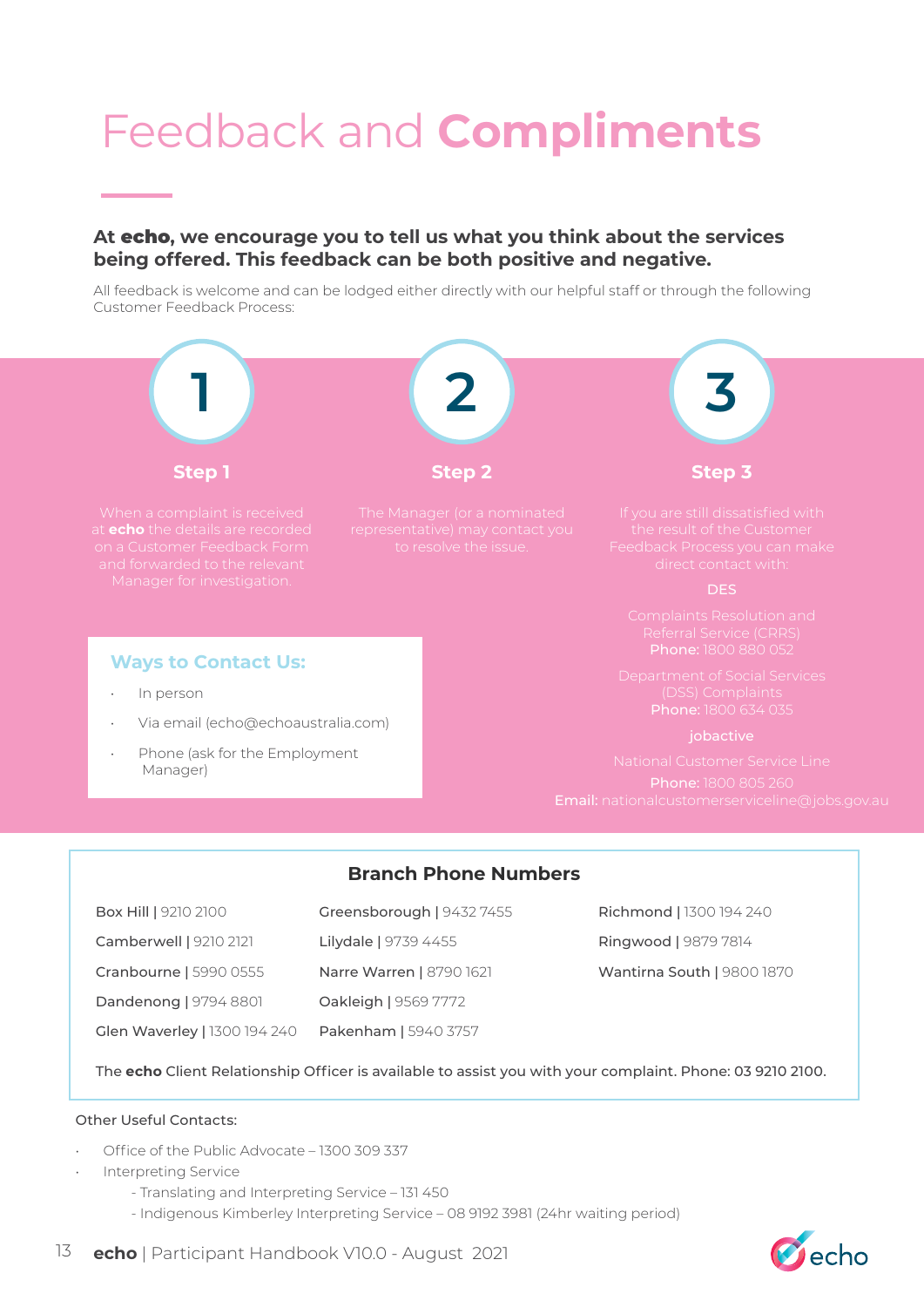### Complaints Resolution

# Unhappy with our **Service**?

#### **What can I do if I'm not happy with the service I receive?**

If you think you aren't receiving the right help, you should first try to talk to us. We will provide a feedback process which is fair and we will try to resolve your concerns as quickly as possible.

An interpreter or TTY access can be arranged on request.

#### **Who can advocate for me?**

We have a dedicated Client Relationship Officer, who can be contacted at the Box Hill office on 03 9210 2100 or submit a request at www. echoaustralia.com

The Client Relationship Officer can be contacted with any complaints, suggestions or feedback you may wish to express.

#### **Can I remain anonymous, but still give feedback?**

You can submit your feedback via www.echoaustralia.com or through the suggestion box in the foyer of each site.

#### **What's the process?**

When a complaint is received at **echo** the details are recorded on a Customer Feedback Form and these details are forwarded to the Regional Manager for investigation. The Regional Manager (or a nominated representative) may contact you to resolve the issue. The information is recorded and held on file for audit purposes. Where applicable, **echo** will endeavor to improve services, policy or operating procedures in response to the complaint. All feedback is welcome by **echo** and can be lodged either through the Client Relationship Officer, Customer Feedback Process or through the Suggestion Box located in the foyer of each site.

#### **If you feel you can't talk to us about your concerns, or you are still not happy? What's the process?**

You can access the Government's Disability Employment Service Customer Service Line on 1800 805 260 (free call from land lines). You can also call the Complaints Resolution and Referral Service directly on 1800 880 052 (free call from land lines).

They are independent bodies responsible for resolving complaints through investigation and/or conciliation. They will try to resolve your concerns quickly, fairly and sensitively.

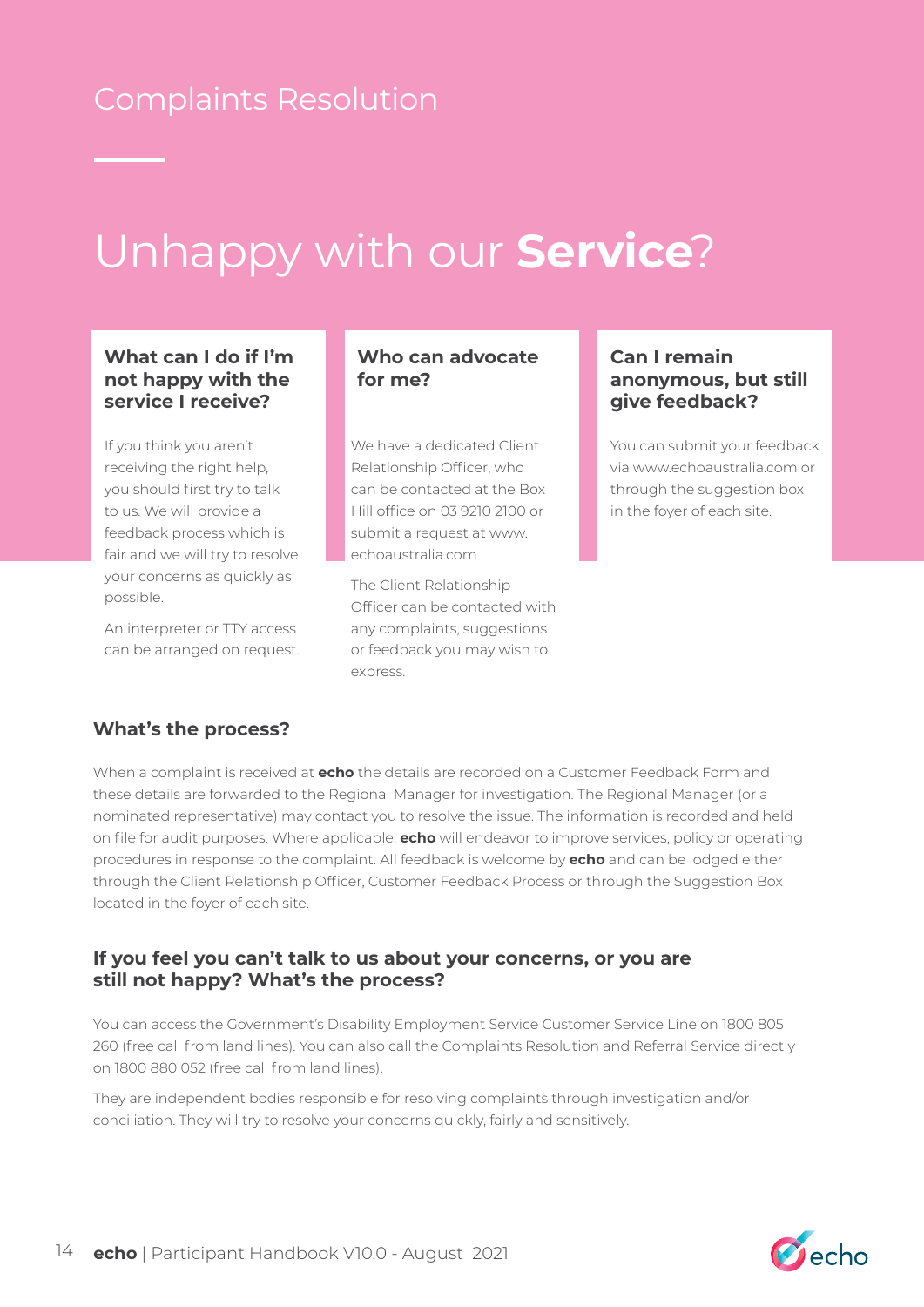# Your Client Relationship **Officer**

Clare Nixon is your Client Relationship Officer. Clare's role is to encourage and liaise with clients regarding **echo** services.

#### **Do you have feedback?**

If yes, then Clare would like to hear from you.

Clare will follow up your feedback, action any concerns you may have or promote positive feedback to **echo** sites and staff.

#### **How to give feedback**

**A.** Use the **echo** Suggestion Box (located at every site): Complete the Feedback form located in the reception area and place it in the Suggestion Box

#### OR

**B.** Direct Contact: Phone: 9210 2100 Email: claren@echoaustralia.com

#### OR

**C.** Complete an online Feedback Form: Available on the echo website: www.echoaustralia.com



**Clare is available on Mondays, Tuesdays, Wednesdays and Thursdays.**

> **To contact Clare directly call 0428 154 445 or email claren@echoaustralia.com**

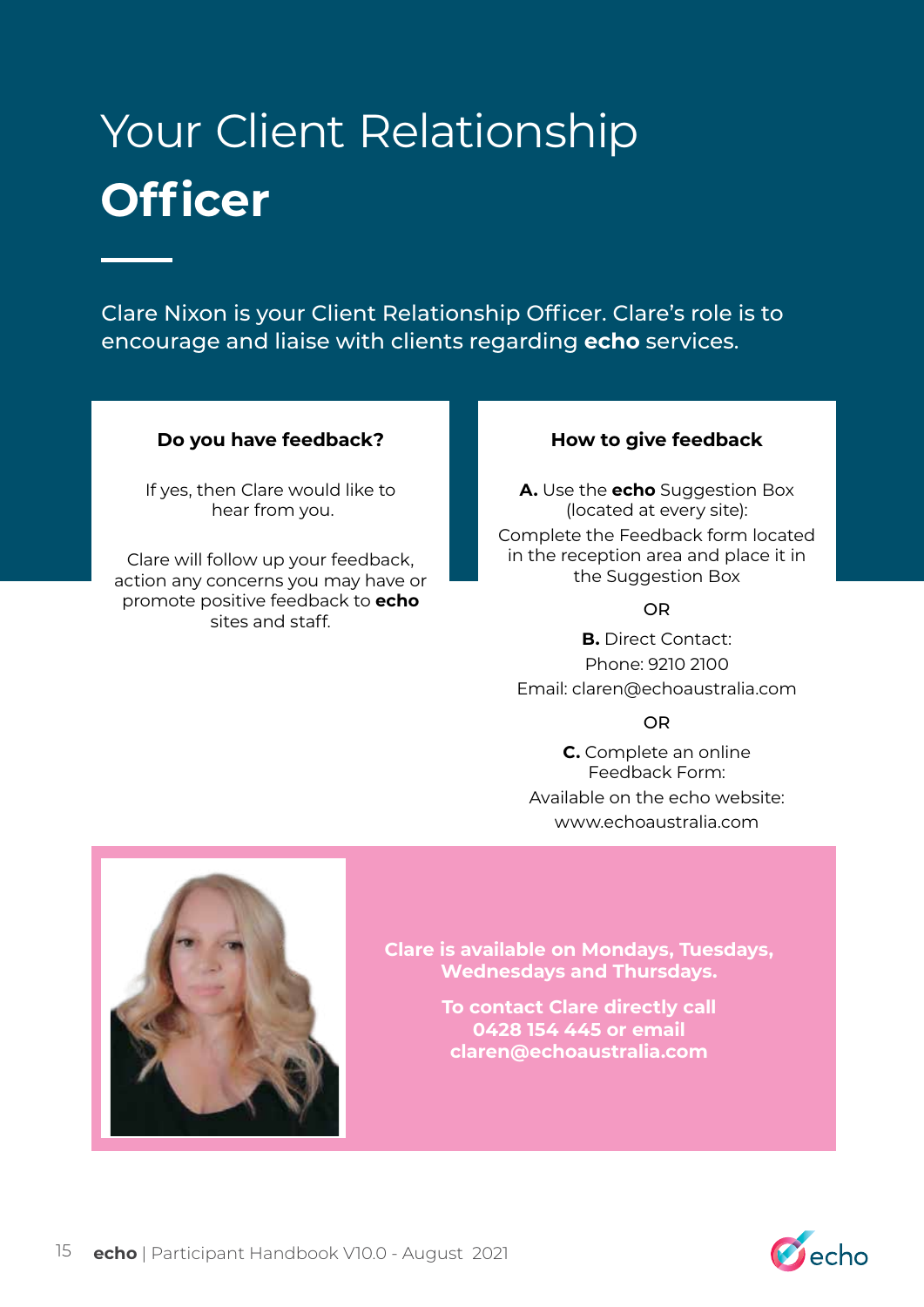### Exit Process

**echo** will, for any customer whose behaviour threatens his/ her continued support by the agency, attempt to identify the reason for the threatening behaviour. If the behaviour endangers others (including staff and other consumers) service support maybe withdrawn.



**Where an exit occurs a Program Summary is completed and where appropriate/possible, exit interviews will be conducted.**

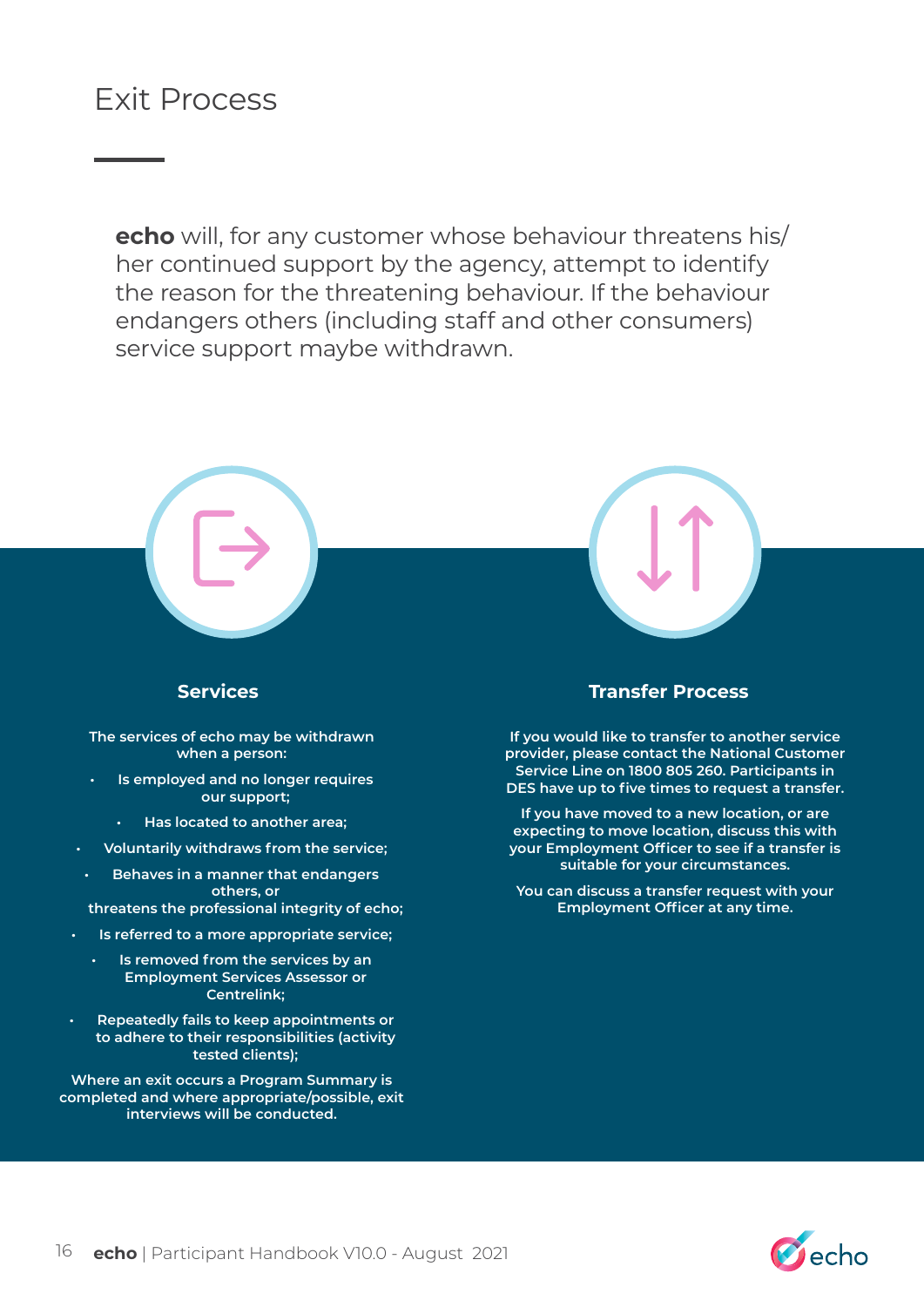### Protection of Human Rights and Freedom from Abuse

# **echo** aims to provide a service that is fair, equitable and free from discrimination.

As such the organisation:

- Organises for staff to have appropriate training
- Has a policy on Protection of Human Rights & Freedom From Abuse (see below)
- Has a written Customer Feedback Procedure and an overarching Grievance Procedure

If issues do arise, **echo**:

- Will help you seek assistance through a relevant advocacy body
- Has policies on Harassment and Equal Employment Opportunity
- Collaborates with you in the development of your Job Plan
- **• echo's.** Human Rights & Freedom from Abuse Policy incorporates the following principles:
	- Advocacy is the process of promoting, supporting and representing the rights and interests of participants.
	- Dignity of Risk is the belief that each service user has the right to make informed decisions, to experience and learn from life situations.
	- Duty of Care is an obligation to take reasonable care where it is reasonably likely that a service user will experience consequences as a result of what the agency may or may not do.
	- Provide an environment free from abuse and neglect to ensure freedom from abuse and neglect **echo** actively monitors services provided to clients and provides a comprehensive feedback and complaints process that is freely available at all sites across **echo**.

**echo** has a duty of care to its customers, including people with disabilities, staff and employers (service users) to ensure their rights are respected, their well-being safeguarded, and that they are not exposed to any form of abuse and neglect whilst participating in our service.

#### **Helpful contacts**

If you require assistance, the following organisations can assist you:

- Your Employment Manager (see the last page of this handbook for contact numbers)
- Australian Human Rights Commission 1300 369 711
- Fair Work Ombudsman 13 13 94
- Victorian Equal Opportunity and Human Rights Commission 1300 292 153
- Job Watch (03) 9662 1933
- $\,\cdot\quad$  Ability Advocacy Victoria contact them via the contact form on their website:
- www.disabilityadvocacyvic.org.au

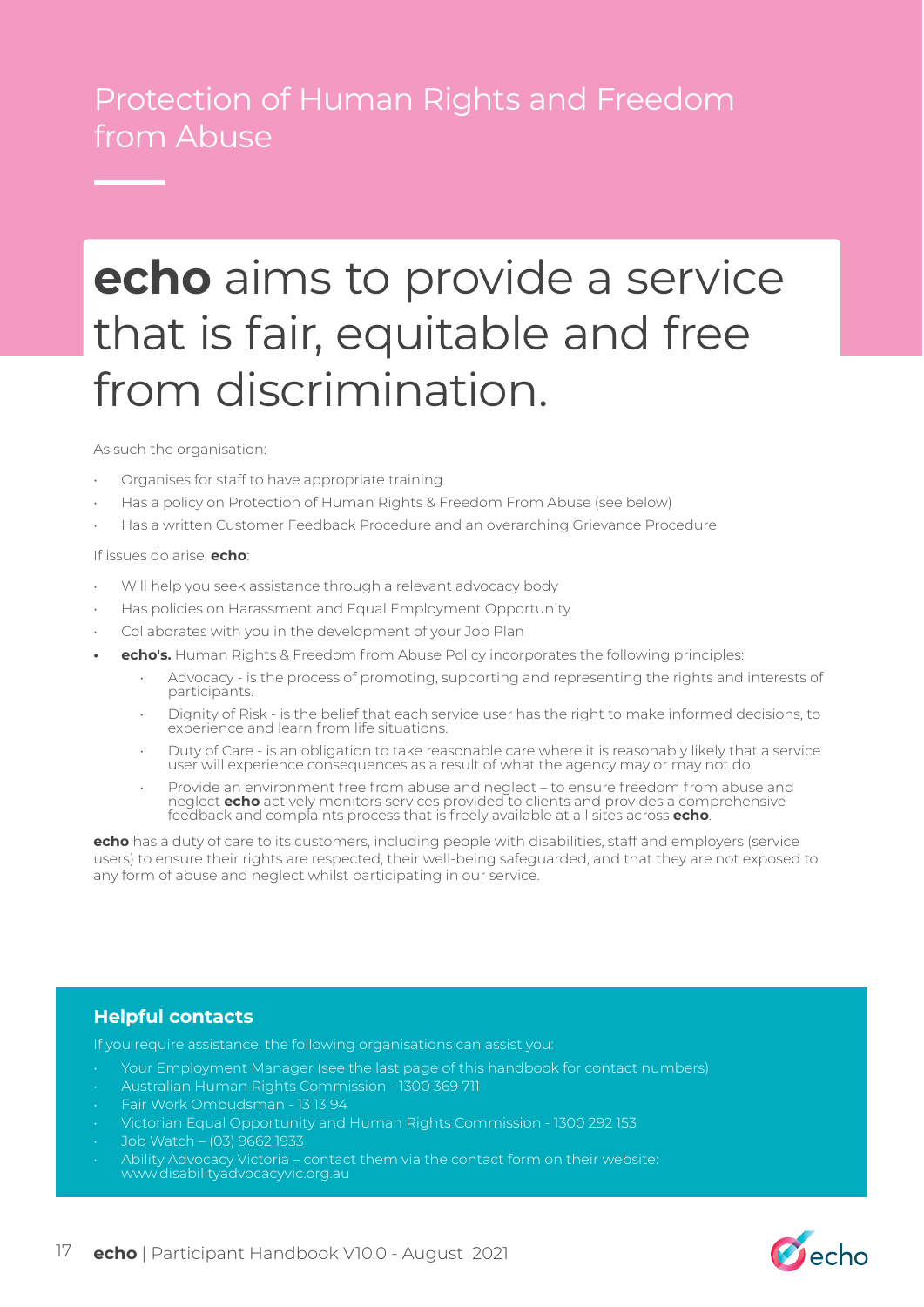# To help address the national skills shortage issue **echo** will be working with you to identify and address local skill shortages.

#### **Skill** shortages **Skill** gaps

Skill shortages exist when employers are unable to fill or have considerable difficulty in filling vacancies for an occupation, or specialised skill needs in an occupation. Occupations may be in shortage in some regions and not in others.

Skill gaps are where existing employees lack the required qualifications, experience and/ or specialised skills to meet the skill needs for an occupation. Skill gaps may apply to new employees, where employers are unable to find suitable applicants for an occupation and recruit workers who need further training and/or experience to meet the skill needs for that occupation.

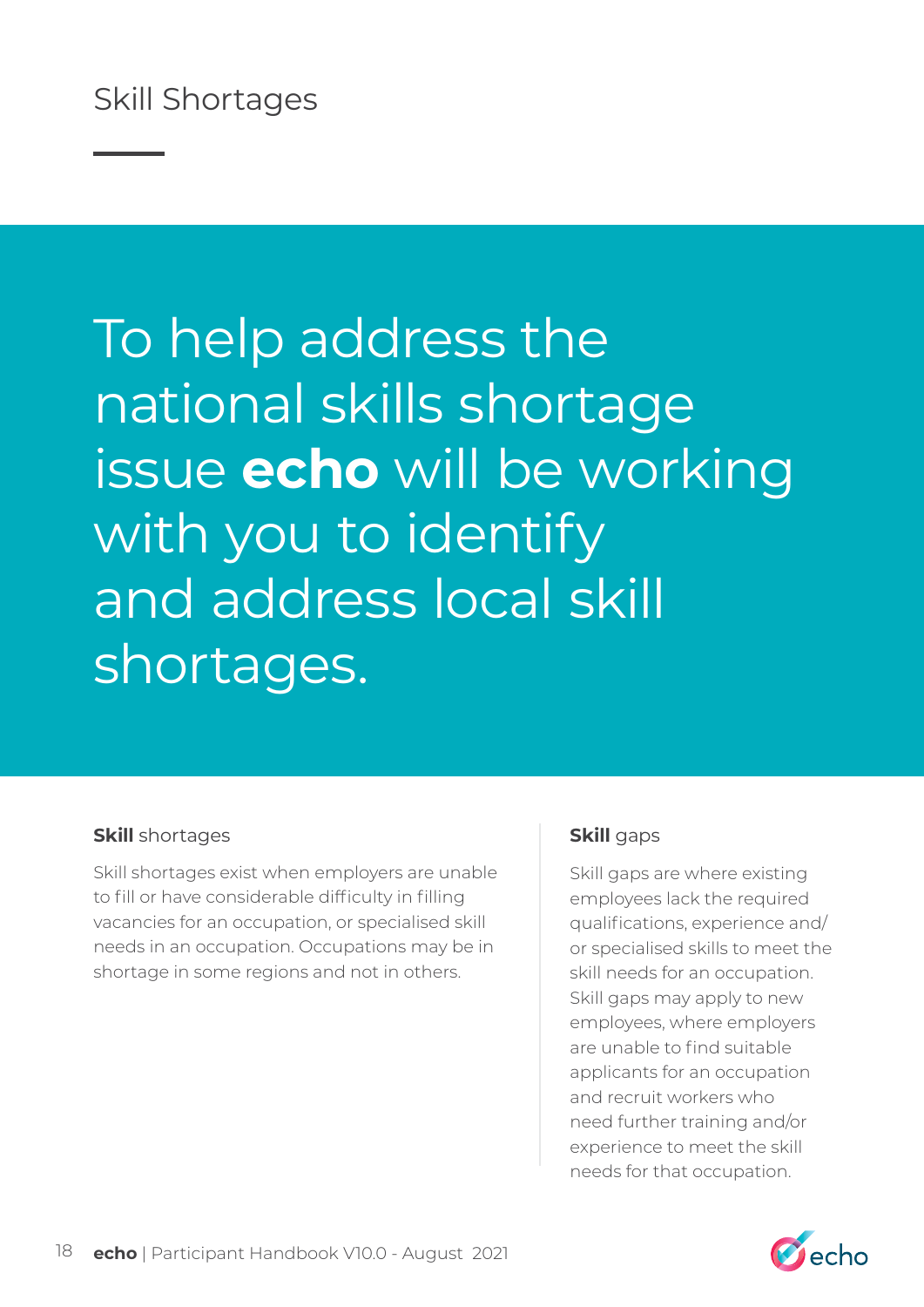# Eligibility for **echo** DES and DMS

# **Eligibility**



#### **DES and DMS eligibility is determined by an Employment Services Assessment (ESAt) or Job Capacity Assessment (JCA).**

Clients can access our services free of charge via a referral from Centrelink or directly registering with a DES provider. Employees who are likely to lose their job as a result of their disability may be able to receive immediate help or support from a DES provider to keep their job.

#### **To be eligible for DES, you must:**

- Be aged at least 14 but have not yet attained the Age Pension qualifying age
- Have an assessed capacity to work at least 8 hours
- Are not studying full-time
- Are an Australian resident
- Are at or above the minimum legal working age in your state or territory

You now have the choice and control when selecting a DES provider. In most cases you will be referred to our services by the Department of Human Services, however in some circumstances you may be able to directly register with us. For further information and eligibility to directly register, please contact your local **echo** office.

#### **What is an Employment Services Assessment?**

If you have a medical condition or problem that prevents you from finding or keeping a job, **echo**  or Centrelink may refer you for an Employment Services Assessment.

This assessment will help identify what services you need to help you find a job. It will also ensure your ability to work is determined quickly. Centrelink will provide you with information about the purpose of the assessment and whether you are required to attend as part of your job search obligations.

The Job Capacity Assessor will then complete an assessment with you. In most cases this will be done face-to-face with only limited exceptions (such as where a person is unable to travel). The Assessor will have information on your medical and income support history where appropriate.

#### **echo works with you to:**

- Identify your skills, abilities and employment goals
- Develop an individual plan to achieve your goals
- Match your skills to suitable employment opportunities
- Market you directly to employers
- Find a work experience placement and voluntary work
- Provide you with suitable support, training and workplace modifications to be successful in your job search and employment placement

#### **Your input**

**echo** will work collaboratively with you in the development of a plan to achieve your employment goals. This plan will be reviewed regularly with you to ensure that it reflects your current needs and aspirations.

Our team is committed in consultation with you to developing your plan which is required by the National Standards for Disability Services.

For more information please go to www.dss.gov.au.

**We value your input as a great way to improve our service.**

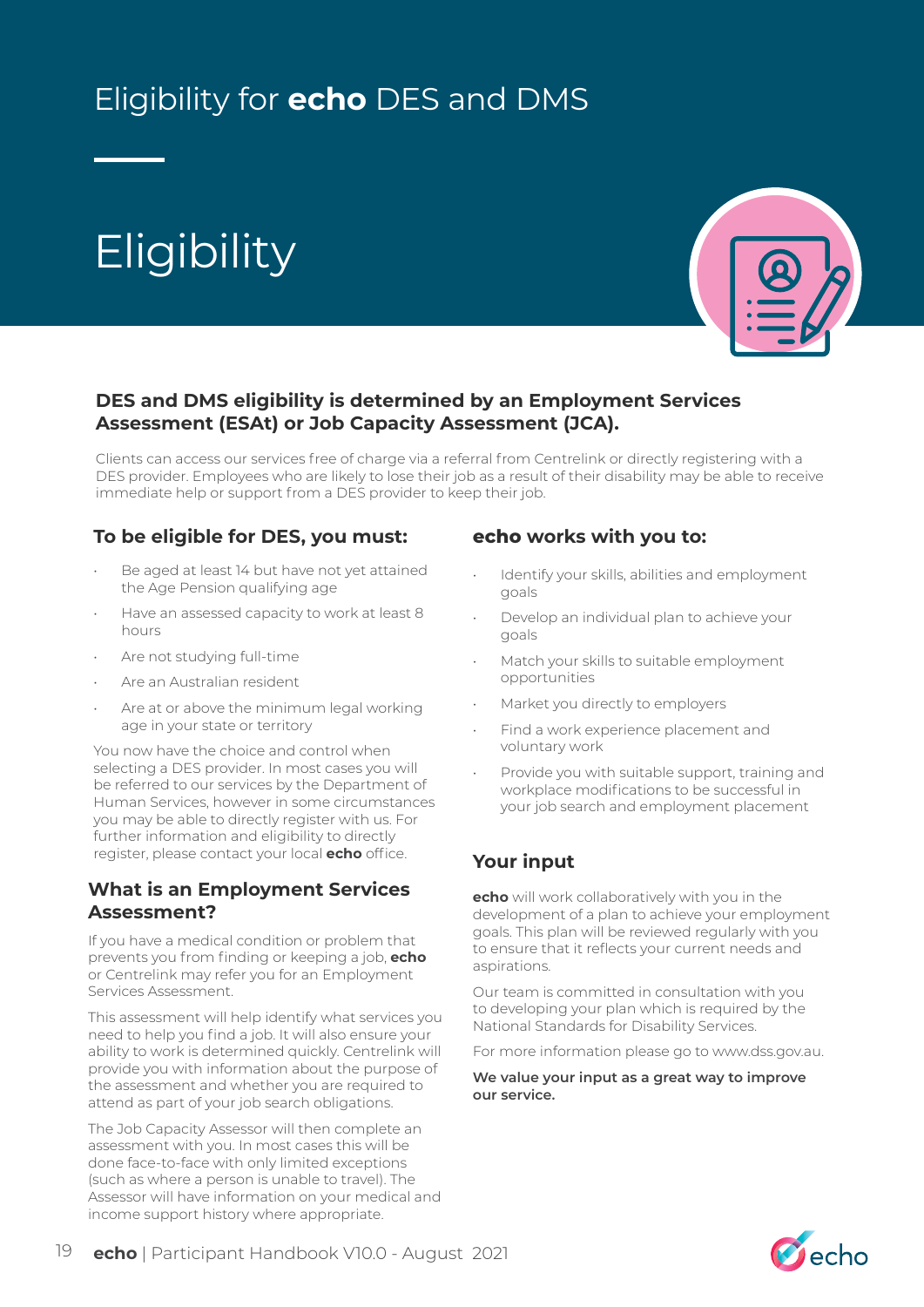# **echo's** Work Experience Opportunity aims to provide you with up-to-date knowledge and skills as well as an appreciation of the industry and the workforce in general.

The Work Experience Opportunity requires both the participant and the organisation that is providing the experience to meet certain responsibilities:

- The Participant is expected to participate in the 'day to-day' activities of the company and have a professional attitude;
- The organisation is expected to give the participant a chance to develop work-related skills and abilities, through providing them with meaningful tasks to complete.

#### **Work** experience **example 3 echo** will provide you with:

- A work experience agreement;
- Support for you and the organisation throughout the work experience period.

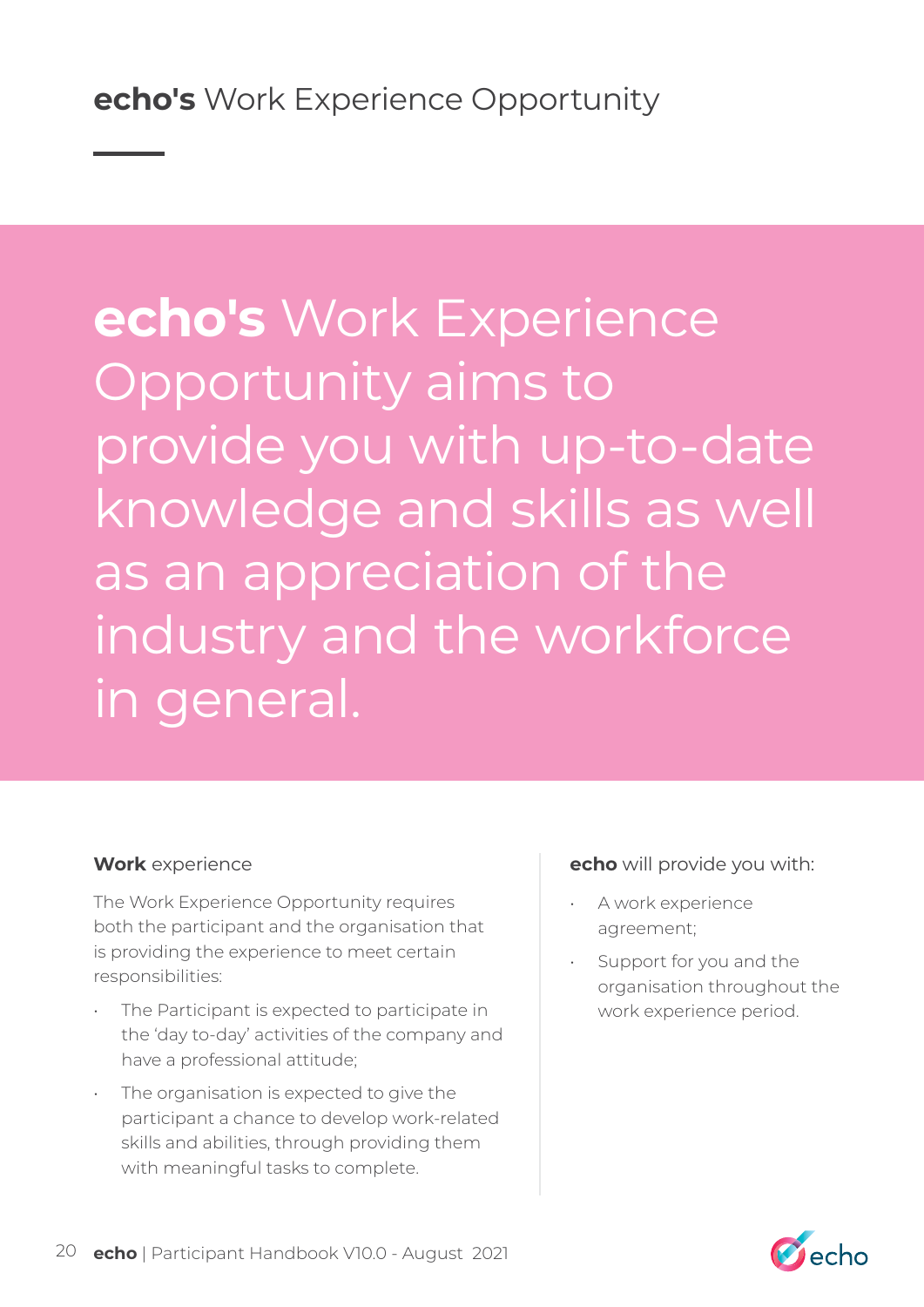### Resource Guide

# Guide to **Calling Employers**

#### **Before you call**

Make sure you have your resume next to you to verify details about previous jobs or courses you have completed.

Make sure you have the newspaper ad/internet printout/Centrelink printout in front of you so you can ask any questions you might have regarding what is written in the ad/printout.

Make sure you have a pen and paper to write down any information the employer may give you.

Go into a quiet room/area to make the call so you can hear the employer clearly on the phone and, so that background noise or people around you don't distract you.

The employer will understand that you are nervous, so if you find you are stumbling over your words just stop talking, think about what you want to say, take a deep breath and start again.

#### **Making the call**

Ask to speak to the person mentioned in the ad (e.g. John Smith). If there is not a name listed, then ask to speak to someone regarding the position you are interested in.

Once the relevant person is on the phone, introduce yourself and explain to them why you are calling (e.g. Hello John, my name is Sam Jones and I am calling you today to find out more details about the Sales Assistant position you have advertised in the Saturday Age). You can then ask the questions you have: hours, working conditions, duties involved etc.

The employer may then ask you questions regarding your skills and experience for the position.

If you feel comfortable mentioning your disability over the phone, you can mention to the employer that you are registered with a Disability Employment Service who offer a \$1500 wage subsidy for employing someone who has a disability. If they are interested, you can give them the name and number of your Employment Officer so they can obtain further information about the subsidy. Alternatively, you can offer to have your Employment Officer ring them.

The employer may want to set up an interview time with you, or ask you to email your resume to them for consideration. Make sure you write down interview location and time, or email address to send your resume to.

Thank the employer for their time. If they ask you for an interview, say you look forward to seeing them at the interview. If they ask for your resume, tell them you look forward to hearing from them soon.

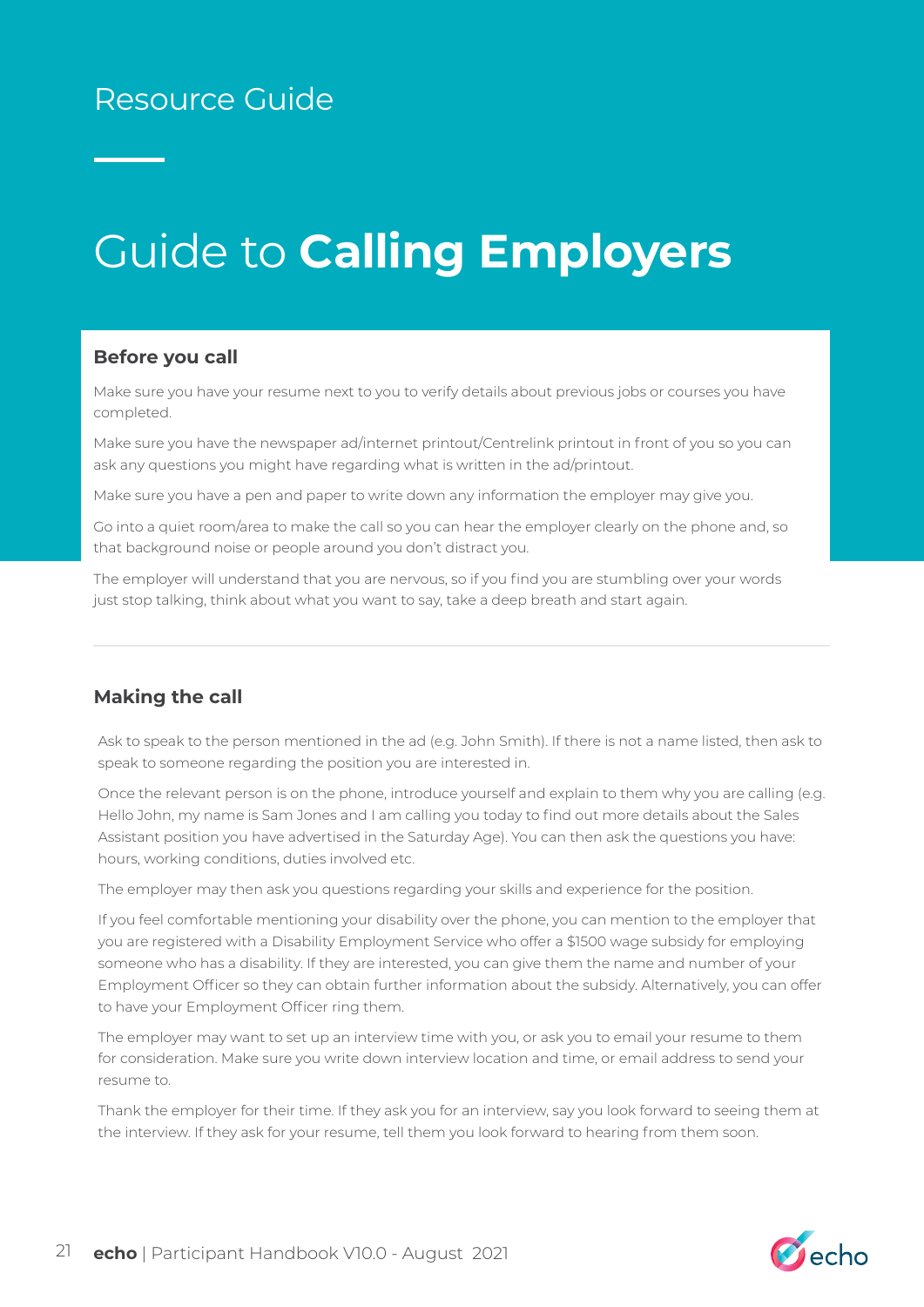### Resource Guide





#### **Some places you can look for jobs include:**

- **• Australian Job Search**
- **• Newspapers**
- **• Internet**
- **• Private Personnel Agencies**

#### **Using echo's job placement service**

**Make sure you have a job seeker identification number. If you do not have an identification number then you should visit Centrelink and ask them about registering to look for work. Ask your Employment Officer to check if you already have a job seeker ID. If you're not sure go to www. jobsearch.gov.au**

**You should be accessing www.jobsearch.gov.au (Australian Job Search, AJS) on a weekly basis. If you are unsure of how to use the system, ask your Employment Officer to show you how. Be thorough when looking at the site. Look at ALL the areas that you would like to work in and make sure you check the TODAY'S JOBS section.**

**When you find a suitable job, make sure that you ring straight away as they are filled quickly.**

#### **Other places to look for work**

www.gumtree.com.au www.jobguide.thegoodguides.com.au www.mycareer.com.au www.seek.com.au www.jobsearch.gov.au *(Federal Government)* www.jobsearch.com.au www.jobserve.com.au www.careerone.com.au www.skilled.com.au www.jobseeker.com.au www.artshub.com.au www.jobs.com.au www.manpower.com.au www.jobrapido.com www.applydirect.com.au www.jobsjobsjobs.com.au www.employment.byron.com.au www.spotjobs.com.au www.indeed.com www.jobs.vic.gov.au *(VIC Government)* www.ethicaljobs.com.au *(Community)* ww.job seeker.org.au *(Community)* www.careers.vic.gov.au *(VIC Government)*

www.counciljobs.com.au *(Council)* www.auditingjobs.com.au *(Accounting)* www.travelbiz.com.au *(Tourism)* www.easternhealth.org.au *(Health)* www.itjobs.com.au *(IT)* www.horner.com.au *(International Trade)* www.silvercircle.com.au *(Personal Care)* www.adnews.com.au *(Creative)* www.desktopzoo.com.au *(Graphic)* www.ames.net.au *(Interpreters)* www.apsjobs.gov.ai *(Public Service Gazette)* www.colescareers.com.au *(Coles Supermarket)* www.myer.com.au/careers *(Myer)* www.job-directory.com.au *(Council)* www.gold.gov.au *(Commonwealth Government Online Directory)* www.healthjob.com.au *(Health)* www.justsecretarialjobs.com.au *(Secretarial, Office Support)* www.health.vic.gov.au/jobs *(Health)* www.woolworths.com.au *(Woolworths Supermarket)* www.wpc.group.org.au *(Traineeship/Apprenticeships)* www.careermums.com.au/job/justlisted *(Working Parents)*

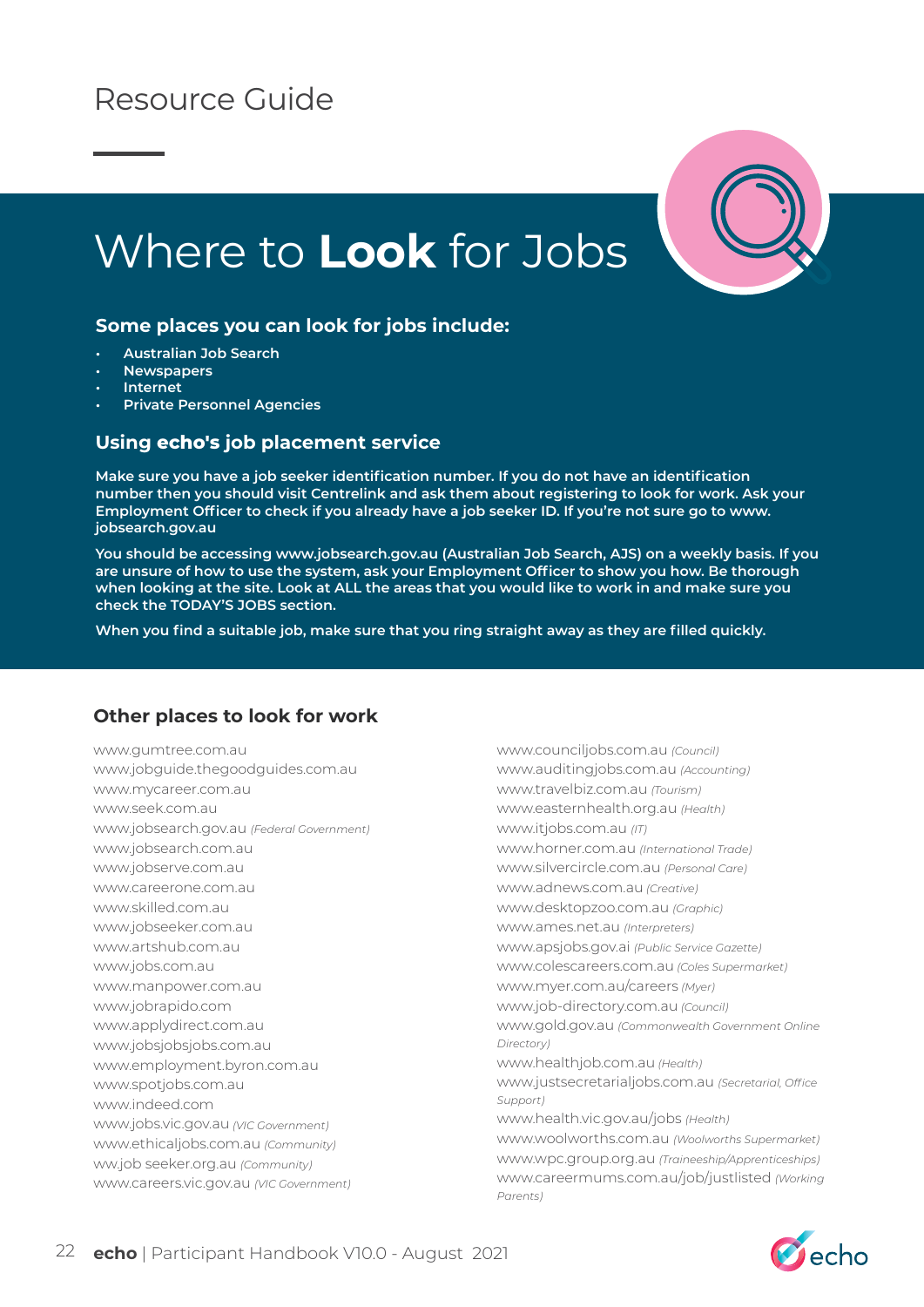### Resource Guide

# Other Places to Look for Work



#### **Volunteering Agencies Councils**



#### **Career Planning**



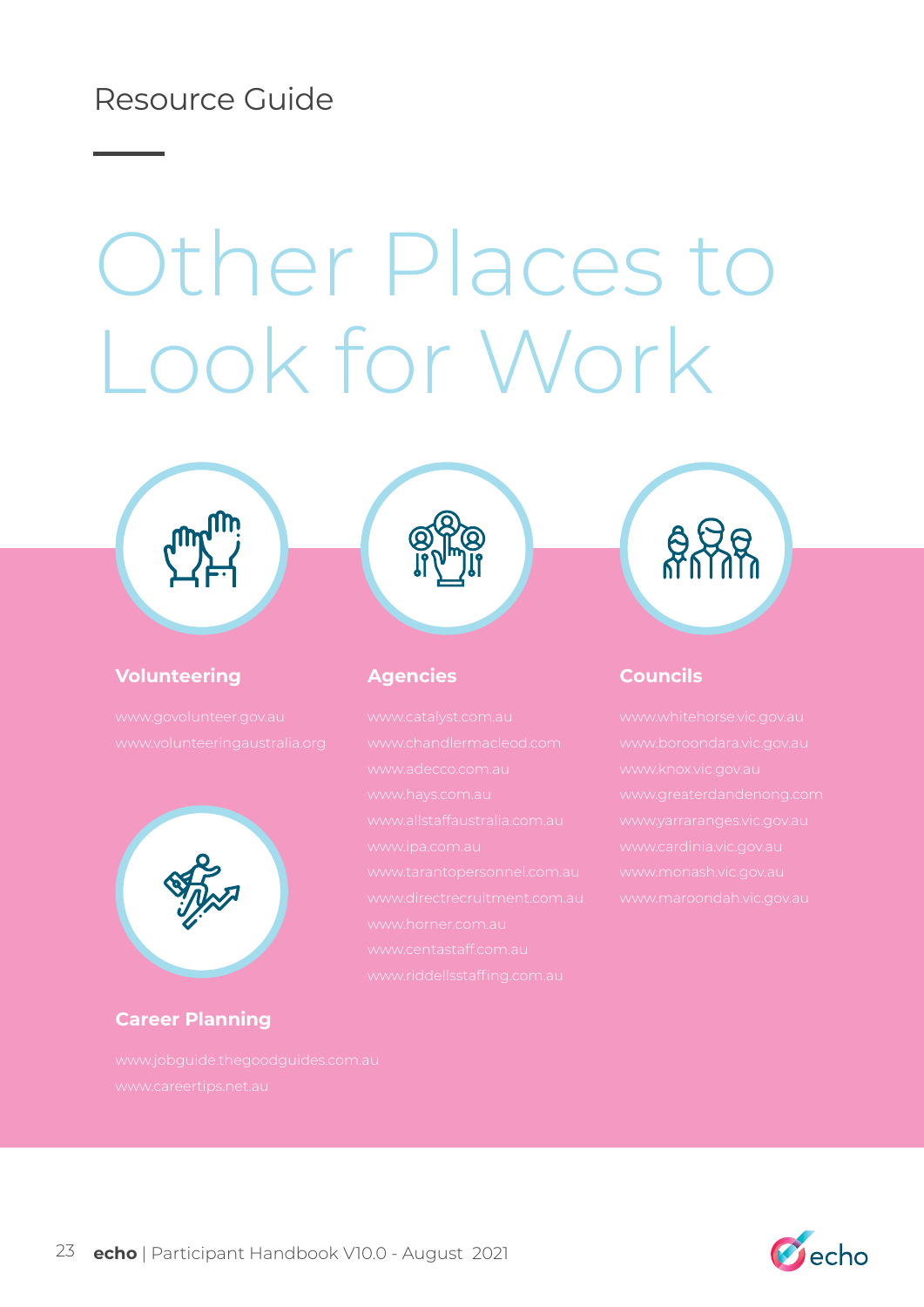### Resume Construction



Your Employment Officer can assist you with putting your resume together. Here is an example of the information that should be included.

## Personal Information

| Name:                                                                           |                       |
|---------------------------------------------------------------------------------|-----------------------|
| Address:                                                                        | <b>Email Address:</b> |
| <b>Phone Number:</b>                                                            | Mobile:               |
| Licenses Held (example: drivers, fork lift, truck license etc):                 |                       |
|                                                                                 |                       |
|                                                                                 |                       |
| Hobbies / Interests (example: sports, reading etc):                             |                       |
|                                                                                 |                       |
| Attributes / Personal Qualities (example: hardworking, reliable, punctual etc): |                       |
|                                                                                 |                       |

# Education

|                                                                                               | Please provide details of the highest level of education you achieved at high school. |
|-----------------------------------------------------------------------------------------------|---------------------------------------------------------------------------------------|
| Year:                                                                                         | Level:                                                                                |
| School:                                                                                       |                                                                                       |
| Please provide details of all the training you have completed after high secondary<br>school. |                                                                                       |
| Year You Completed Studies:                                                                   | Name of the Course:                                                                   |
| Where You Studied:                                                                            |                                                                                       |
|                                                                                               |                                                                                       |

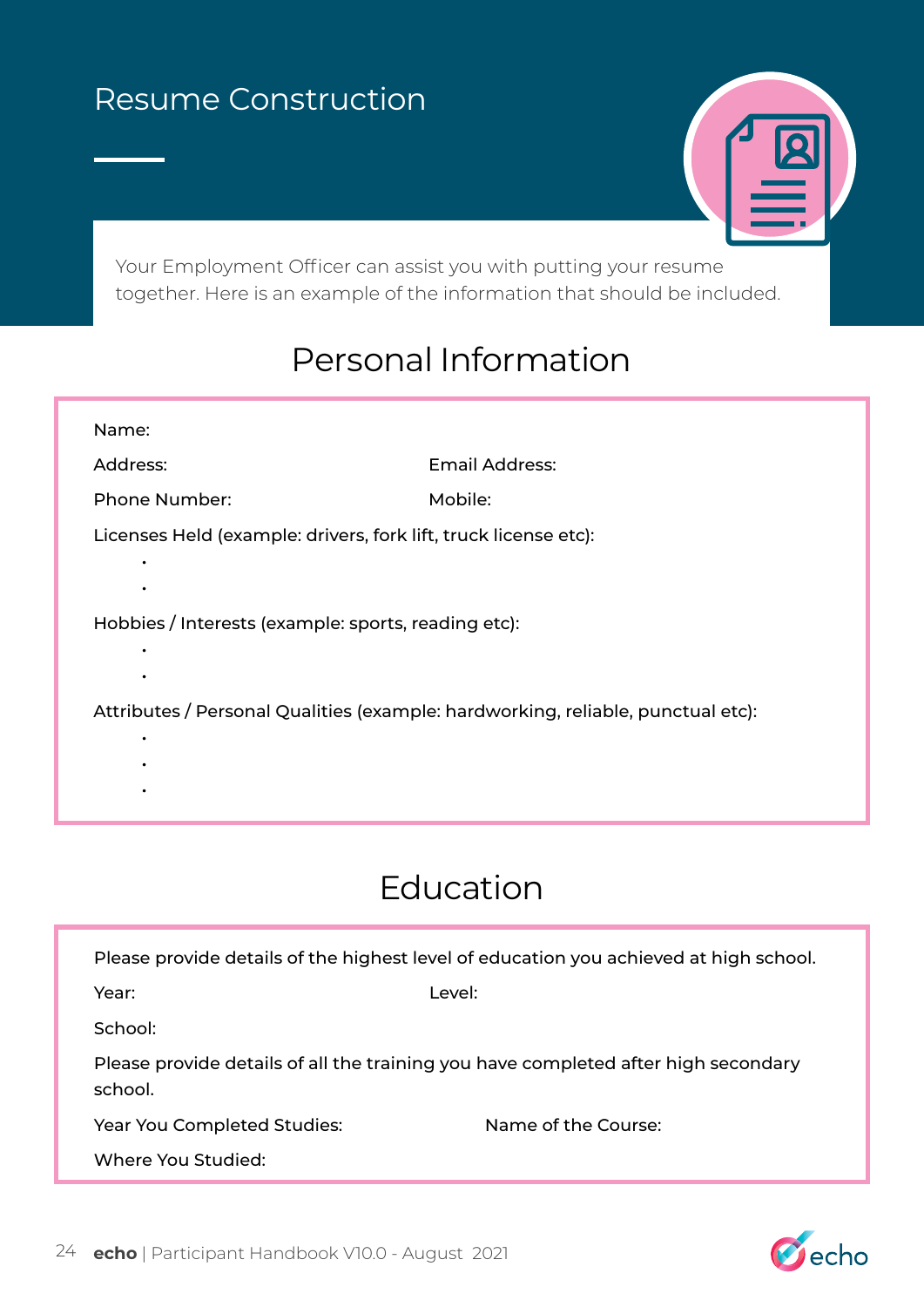

# Employment History

#### **Job 1**

*This should be your most recent job, then work your way back to the first job you had.* 

| Dates You Worked:                   | To:       |
|-------------------------------------|-----------|
| <b>Company Name:</b>                | Job Name: |
| Duties and Responsibilities:        |           |
|                                     |           |
| Job <sub>2</sub>                    |           |
| Dates You Worked:                   | To:       |
| <b>Company Name:</b>                | Job Name: |
| <b>Duties and Responsibilities:</b> |           |
|                                     |           |
| Job <sub>3</sub>                    |           |
| Dates You Worked:                   | To:       |
| <b>Company Name:</b>                | Job Name: |
| <b>Duties and Responsibilities:</b> |           |

### Referees

| <b>Referee 1</b>           |                      |
|----------------------------|----------------------|
| <b>Company Name:</b>       | <b>Referee Name:</b> |
| <b>Position They Hold:</b> | Phone:               |
|                            |                      |
| <b>Referee 2</b>           |                      |
| <b>Company Name:</b>       | <b>Referee Name:</b> |
| <b>Position They Hold:</b> | Phone:               |
|                            |                      |

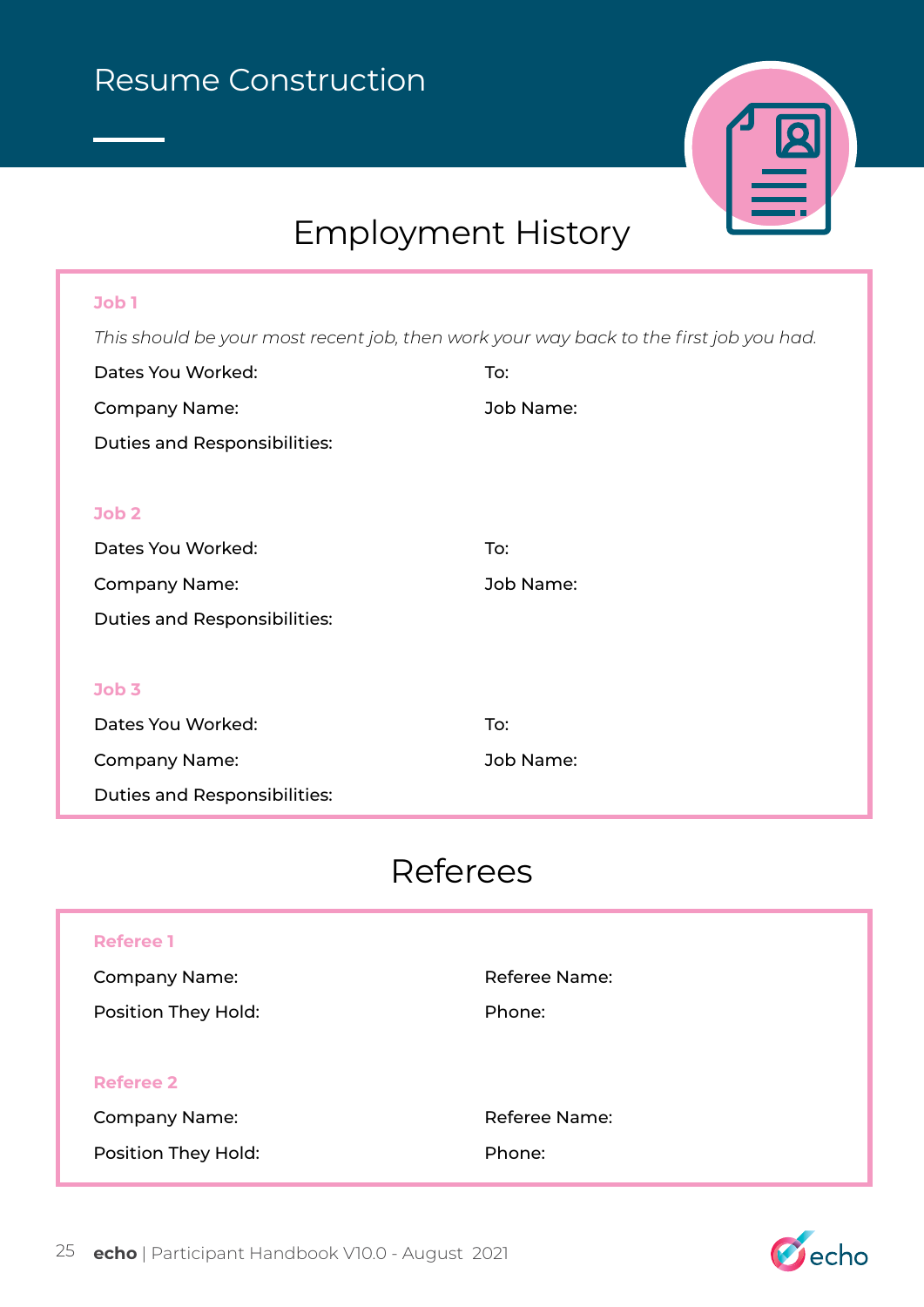### Example Covering Letter

# Cover **Letter**

| Name:    |
|----------|
| Address: |
| Mobile:  |
| Email:   |



15 May 2019

Ms Mary Water The Office Manager PO Box 123 MELBOURNE VIC 3000

Dear Ms Water,

I wish to apply for the position of Office Assistant which was advertised in the Leader Newspaper on the 14 of May 2019.

I have over 5 years' experience working in an office environment and I have recently completed a Certificate II in Business Administration at Swinburne TAFE.

I am a hard-working and determined individual seeking an opportunity to succeed in a dynamic company such as yours. I am confident that my knowledge, ability and experience will allow me to deliver successful results for any company in a range of administrative positions.

I believe that I can be an asset in any position requiring hard work, enthusiasm and reliability. I look forward to the opportunity of an interview where we can discuss my skills and experience further.

The enclosed resume expands on my qualifications and experience.

Yours sincerely

Jill Smith

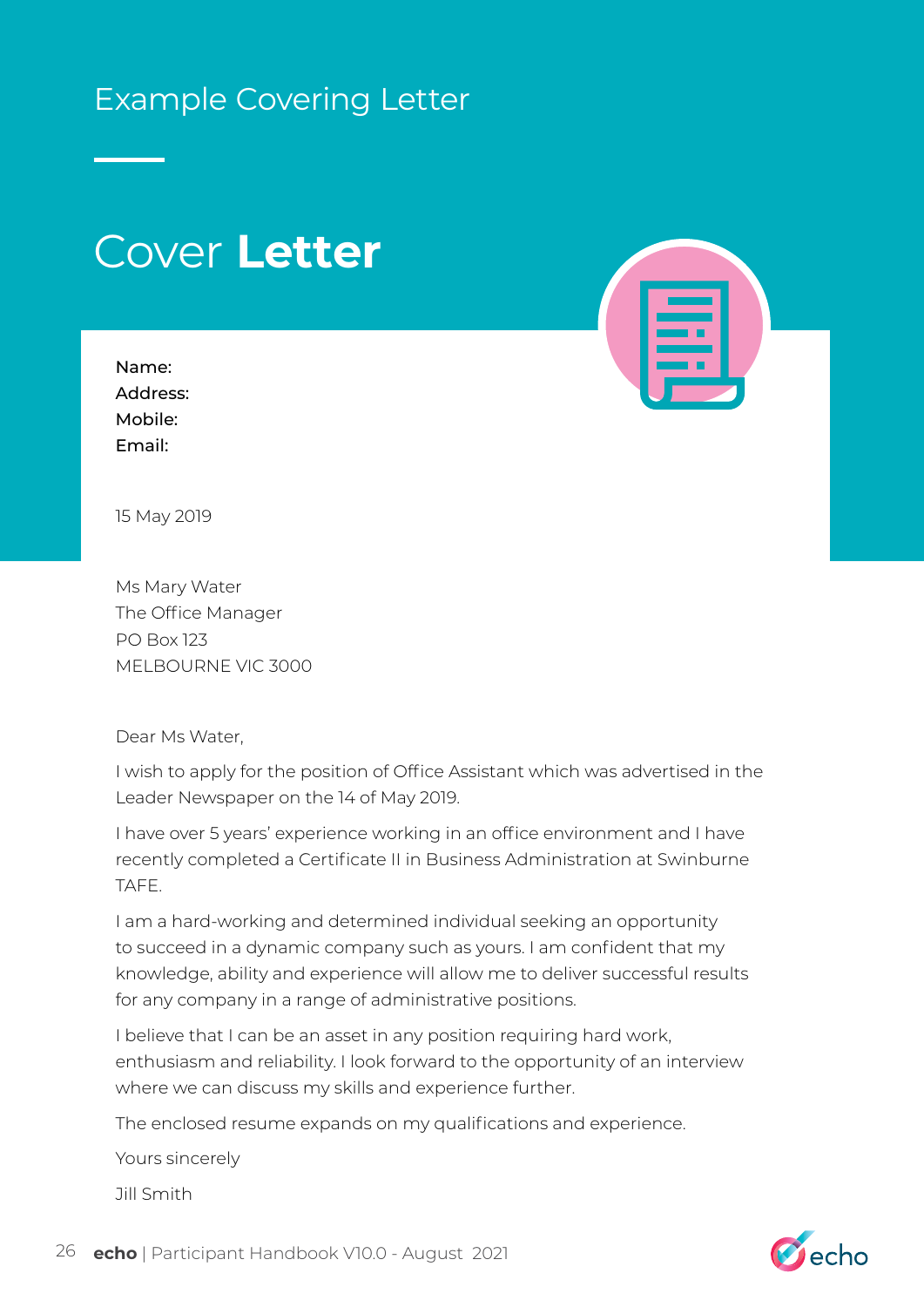Common sense, politeness and enthusiasm will assure you of a **successful** and **rewarding** time as a new employee or work experience placement. Listed below are the **responsibilities** that you must take on when you begin a job.

#### **Responsibilities** as a worker

- Make sure you find out what the appropriate dress code is for your workplace and ensure that you are clean and look well presented.
- Familiarise yourself with the layout of the office or factory and the amenities (e.g. toilets and the tea room).
- Establish good working relations with your supervisor and colleagues.
- Follow your supervisor's instructions very carefully. If you are in doubt, don't be afraid to ask.
- To make sure you have understood your work, have it checked – especially at the start of your job.
- Whenever you finish your work, ask what else you can do.
- Always ask permission before making personal telephone calls, and keep them to a minimum.
- If you are ever sick, make sure you inform your supervisor as soon as possible.
- As an employee you may in some cases have access to confidential information. Treat this with respect and don't discuss it with anybody outside the job.
- Your rate of pay is also of a confidential nature. It is best that you do not discuss this with any employees within the company at which you are working.
- Treat factory or office equipment with care. If you're not sure how to use a specific piece of equipment, don't be afraid to ask someone.
- If you have concerns about your job or employer, contact your Employment Officer who may be able to help sort things out.
- Notify your Employment Officer if your hours or days of work change or if you change or leave your job, so that we can keep your details up to date.

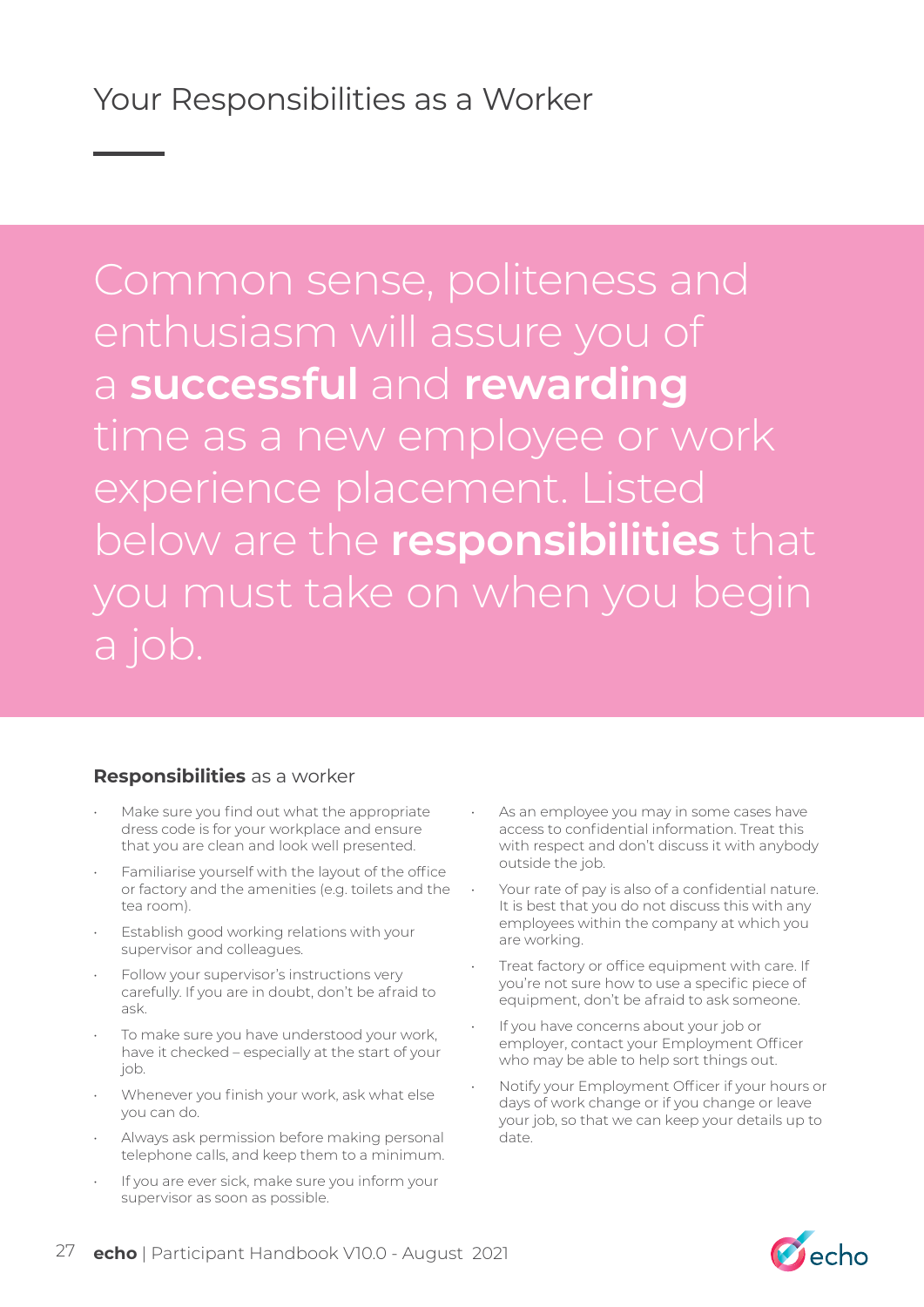## Your Right as an Employee

# Employee Rights



#### **Pay**

You have the right to receive fair pay. 'Fair pay' means pay that is equal with the award or equal with your assessment percentage of the award if you are on a supported wage.

The award is an hourly rate that is set by the state or federal government for the job that you do. To find out what the award for your job is you can visit www.fairwork.gov.au or call Fair Work Ombudsman on 13 13 94.

#### **Taking time off**

#### Annual Leave

If you are working full-time or part-time then you should be accruing annual leave. If you have worked in your job for a year then you have the right to at least four weeks paid holidays. If you work part time for 15 hours a week then you will get four weeks off with 15 hours pay for each week. If you are a casual worker then you are not entitled to annual leave but you will get more in your weekly pay to make up for this.

#### Sick Leave

If you are too sick to go to work for a day then you are entitled to sick leave. This means that you get paid even though you are not at work, but only for a set number of days each year. If you are off sick for more than one day at a time then you will have to go and see a doctor. Your doctor will be able to give you a letter explaining that you are too sick to work. You have to get this letter from your doctor if you want to get paid for your sick days. Casual employees are not eligible for sick leave.

#### Public Holidays

During the year you have the right to be paid for public holidays if you would normally be at work on those days.

Public Holidays are:

New Years Day **Australia Day** Labour Day Good Friday Easter Sunday Easter Monday Christmas Day Boxing Day

ANZAC Day Queen's Birthday Grand Final Eve Melbourne Cup Day

#### Compassionate Leave

You have the right to take some time off work if a close member of your family is seriously ill and needs your care or a close member of your family has died. Most employers will still pay you for this leave but let your boss know as soon as you can that you need to take time off from work for this, and how much time you think you will need. Your boss will be able to tell you how much time you can take before you start to lose pay.

#### Long Service Leave

You may be entitled to long service leave after a period of continuous employment ranging from seven to fifteen years with the same or related employer.

#### **Working conditions**

If you are hurt at work, or become sick because of your job then you need to tell your employer straight away. If your injury or sickness is too bad to allow you to work then you are still able to get paid what you normally would. This is called WorkCover. You must see a doctor as soon as you can. You can also receive money to pay for your doctor's bills or for any medication that you might need. Your workplace should also have an injury register where you should write down any injury that happens, no matter how minor.

If you injure yourself while travelling to or from work then the TAC (Transport Accident Commission) also covers you for the doctor's bills, medications and, in some instances, loss of income.

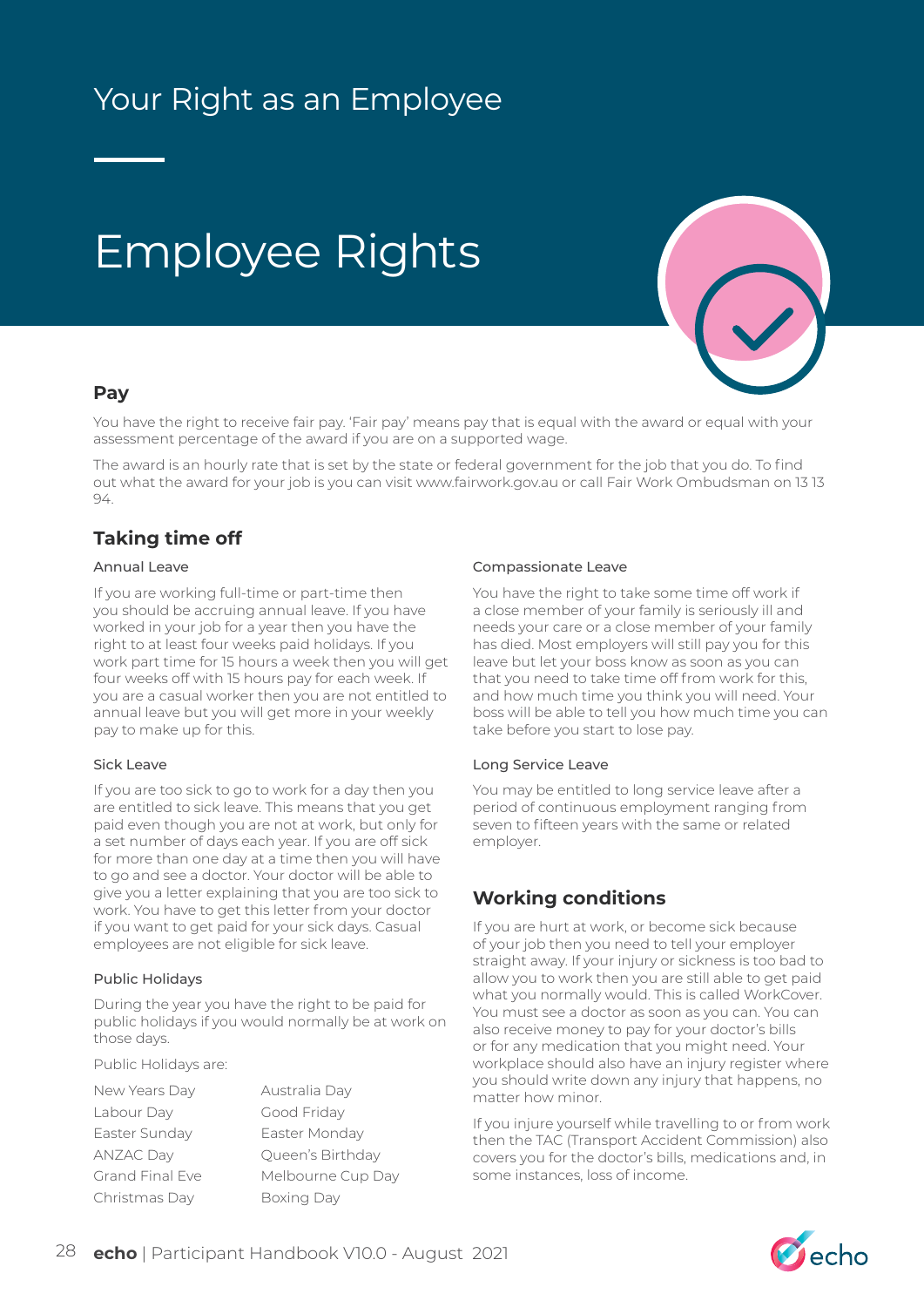## Your Right as an Employee

# Employee Rights



#### **Harrassment and discrimination**

As an employee you have the right to a harassment-free workplace. There are laws that protect you from discrimination; these are the Equal Opportunity Act and the Disability Discrimination Act.

An example of harassment is if a workmate picks on you because of your disability. Another form of harassment is sexual harassment; this is when a colleague touches you when you do not want to be touched, tells you dirty jokes or uses sexual talk that makes you feel uncomfortable.

You DO NOT have to put up with this and if this does happen then you should approach your boss or your Employment Officer straight away.

#### **Unfair dismissal**

When you are working your employer has the right to decide that you may not be doing your job properly, and that he or she must dismiss or retrench you. However, there are grounds where you may have been unlawfully terminated, some of these include:

- Temporary absence from work because of illness or injury;
- Trade union membership or participation in trade union activities;
- Non-membership of a trade union;
- Seeking office as, or acting or having acted in the capacity of, a representative of employees;
- The filing of a complaint, or the participation in proceedings, against an employer;
- Race, colour, sex, sexual preference, age, physical or mental disability, marital status, family responsibilities, pregnancy, religion, political opinion, national extraction or social origin;
- Refusing to negotiate, make, sign, extend, vary or terminate an Australian Workplace Agreement (AWA);
- Absence from work during maternity leave or other parental leave;
- Temporary absence from work because of the carrying out of a voluntary emergency management activity.

If you have lost your job and believe you may have been unlawfully terminated speak to your Employment Officer and they will be able to assist you.

#### **Unions**

A union is an organisation made up of people who all have the same occupation. These people get together to help each other make sure that they are treated fairly and have good working conditions like fair pay and a safe working environment. You have the right to be a member of a union.

If you want more information about unions then you can call the Fair Work Ombudsman on 13 13 94.

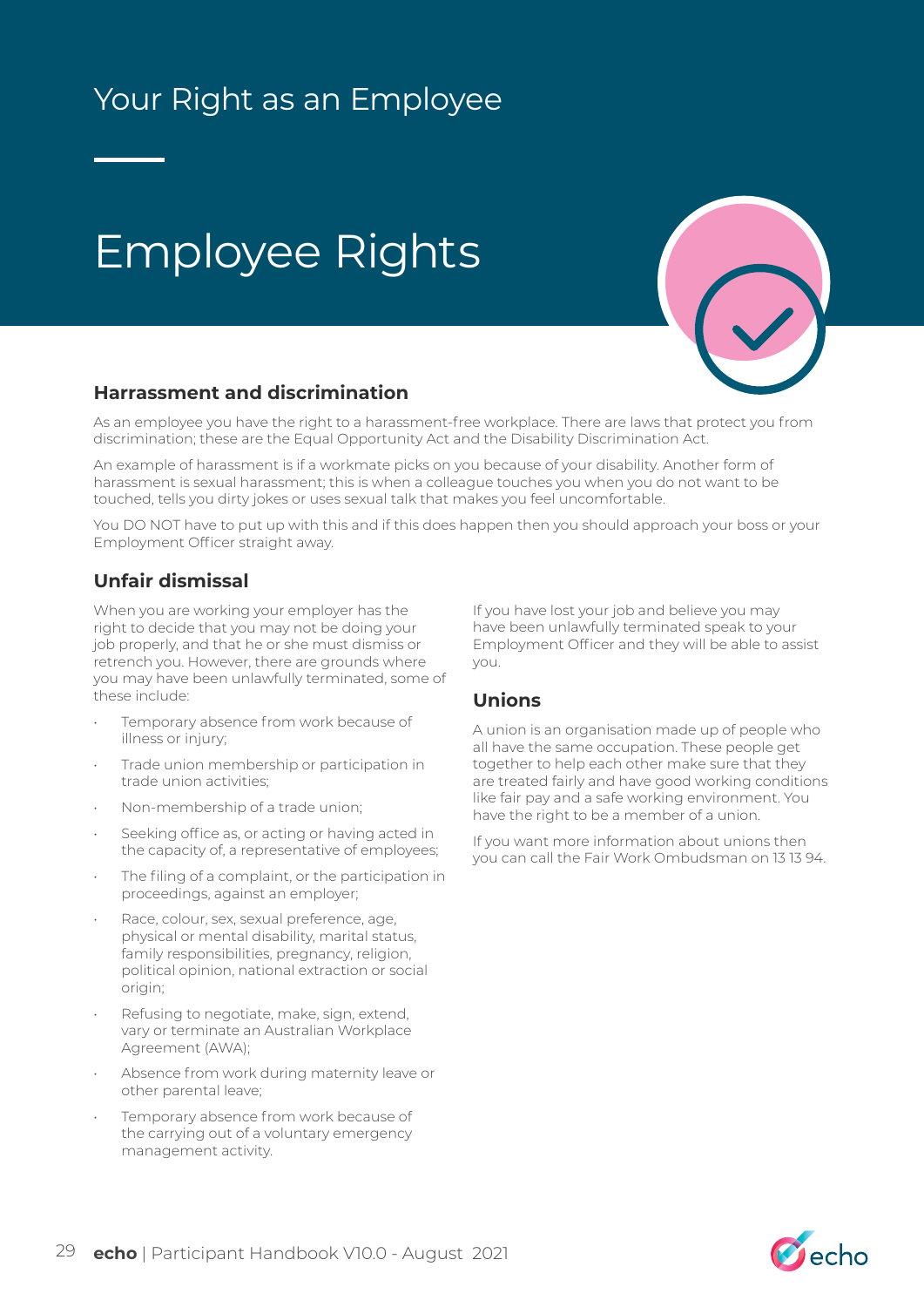### Useful Services

#### **Advocacy, Disability Rights and Laws**

**Leadership Plus** Northcote VIC 3070

**Disability Advocacy Resource Unit** Melbourne VIC 3000

**Disability Resources Centre** Melbourne VIC 3000 Tel: 9671 3000

**Citizens Advocacy Program** Inner East 1059 Riversdale Road Tel: 9808 8633

**Disability Discrimination Legal Service** Lv2 Ross House, 247 Flinders Lane

**National Disability Abuse and Neglect Hotline**

#### **Recreation**

**Eastern Recreation and Leisure Services** Bayswater Community Youth Hall Corner Pine Road and Station Street Bayswater VIC 3153 Tel: 9720 5944

**Disability Sport and Recreation** 341 George Street Fitzroy VIC 3065 Tel: 9473 0133

#### **Education and Training**

**Department of Education and Training** East Melbourne VIC 3002

**Specific Learning Difficulties Association of Victoria** Preston VIC 3072

#### **Money and Managing Your Finances**

#### **Financial Counselling Anglicare**

**Box Hill** 7-11 Shipley Street Box Hill VIC 3128 Tel: 9896 6322 (for people living in the Whitehorse or Manningham municipality)

**Lilydale**

47-51 Castella Street Lilydale VIC 3140 Tel: 9735 4188 (for people living in the Yarra Ranges municipality)

#### **Health**

**Eastern Access Community Health** 46 Warrandyte Road Tel: 9871 1800

**Knox Community Health Service** 1063 Burwood Highway Ferntree Gully VIC 3156

**Ranges Community Health Service Inc** Lilydale VIC 3140 Tel: 9738 8801

**Manningham Community Health Service** 1020 Doncaster Road Tel: 8841 3000

**Community Health Centre** Ringwood East VIC 3135 Tel: 9837 3999

**Monashlink Community Health Service** Tel: 1300 552 509

**Whitehorse Community Health Service** Level 2, 43 Carrington Road

#### **Transport**

**Multi Purpose Taxi Program, Taxi Services Commission** GPO Box 1716 Level 23, 80 Collins Street Melbourne VIC 3001 Free call 1800 638 802

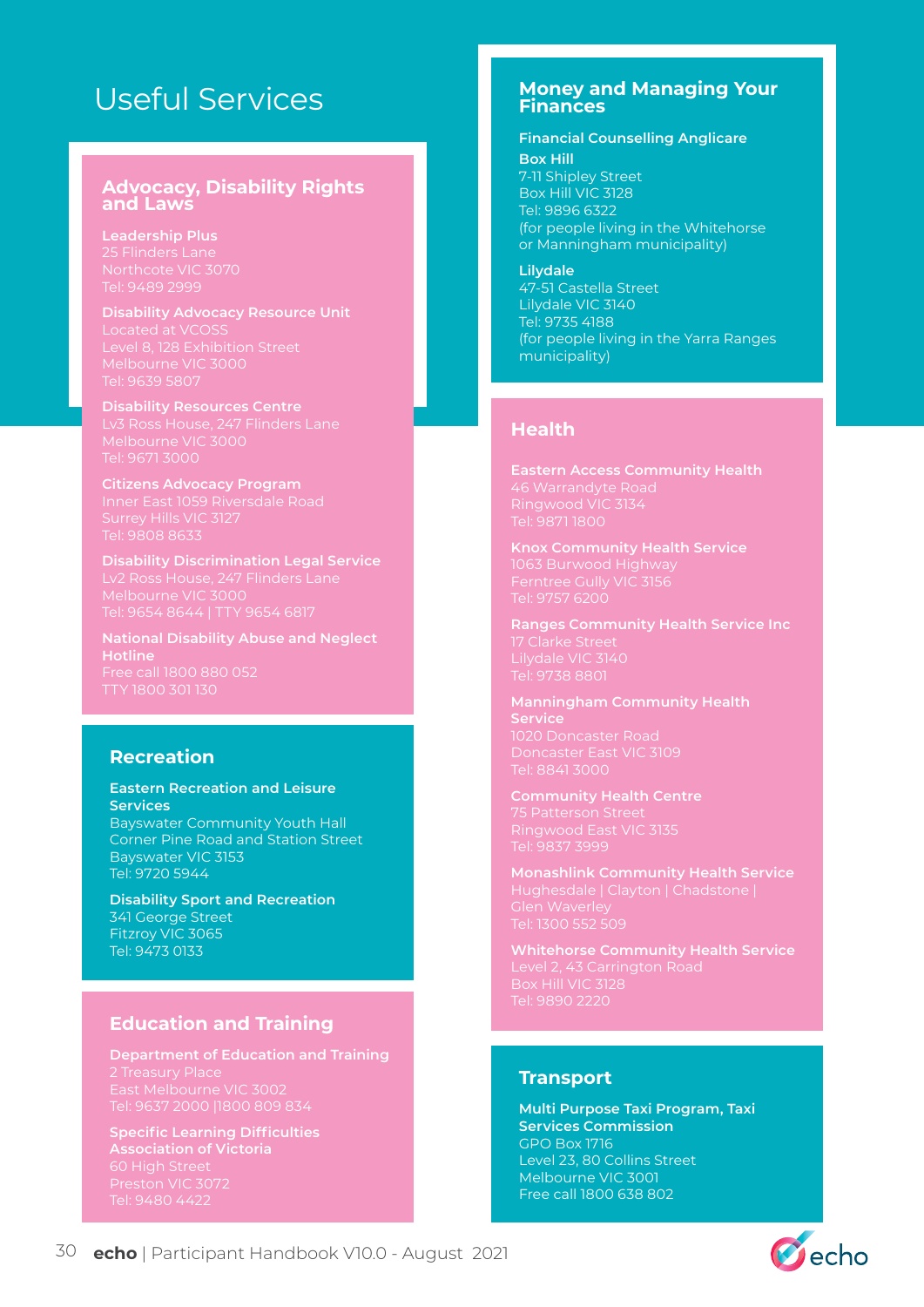### Contact Details

# **echo** Offices

#### **Box Hill**

Street, Box Hill VIC 3128

03 9210 2100

#### **Dandenong**

Shop 2, 12-14 Halpin Way, Dandenong VIC 3175

03 9794 8801

#### **Narre Warren**

03 8790 1621

#### **Richmond**

Melbourne Clinic Consulting Suites Ground Floor, Suite 1, 2 Salisbury Street, Richmond VIC 3121

0427 428 803

#### **Camberwell**

Suite 4, 685 Burke Road, Camberwell VIC 3124

03 9210 2121

#### **Glen Waverley**

Waverley VIC 3150

1300 194 240

#### **Oakleigh**

69-71 Atherton Road, Oakleigh VIC 3166

03 9569 7772

#### **Ringwood**

03 9879 7814

#### **Cranbourne**

03 5990 0555

#### **Lilydale**

20-22 Castella Street, Lilydale VIC 3140

03 9739 4455

#### **Pakenham**

#### **Wantirna**

Shop 3, 1A City Square, Wantirna South VIC 3152

03 9800 1870

*(Please note: wheelchair access is located at the rear of the building)*

#### **Other Services**

TTY number: 13 36 77 or the National Relay Service: 1800 555 677 (free call from land lines) Telephone Interpreter Service on 13 14 50.